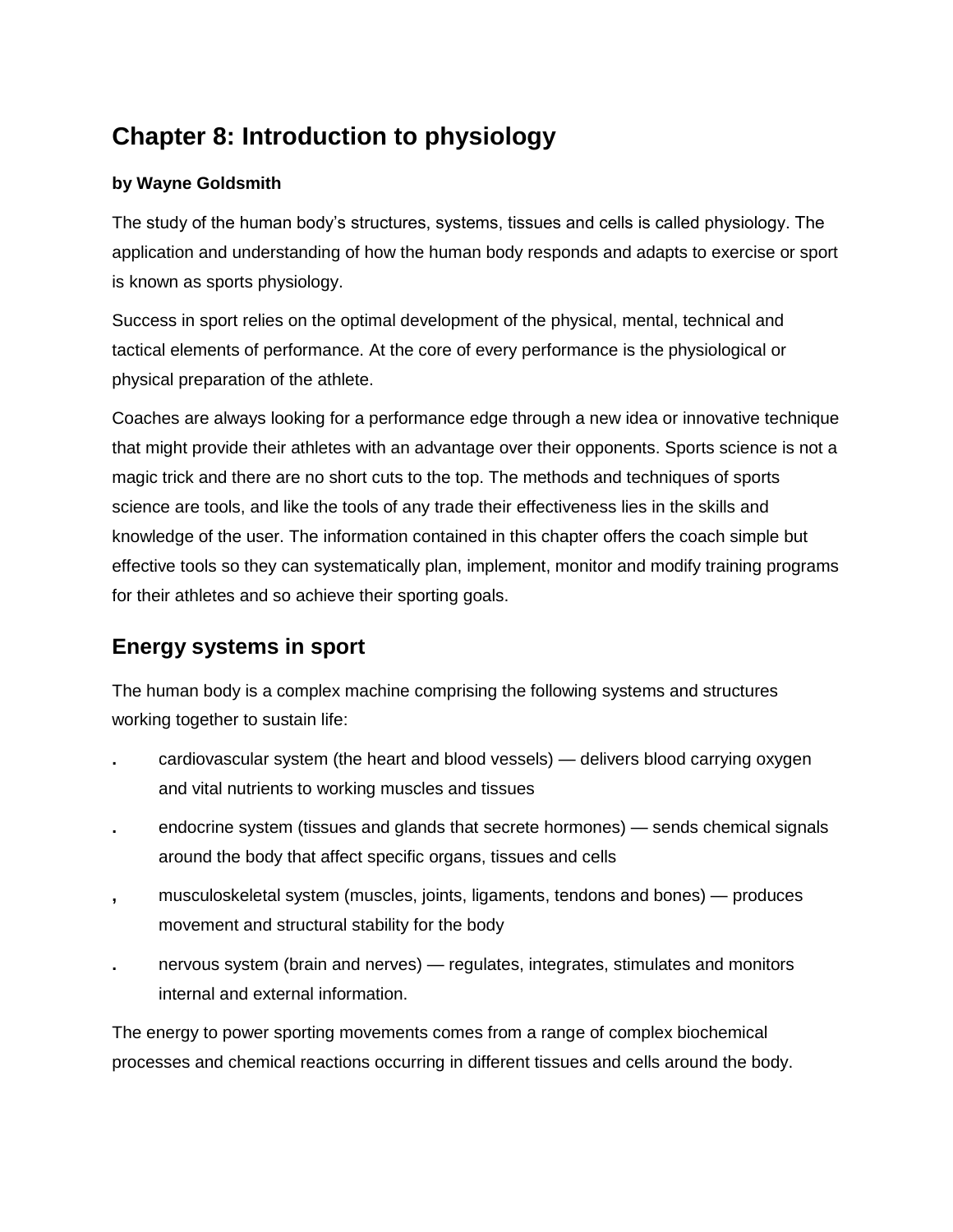## **Aerobic energy system**

Some of these reactions occur using oxygen and these are known as aerobic (think AIR-obic). Characteristics of aerobic activities include:

- **.** low intensity, around 65–75 per cent of maximum intensity
- **.** long duration, either continuous or with limited rest periods
- **.** usually programmed early in the season.

The aerobic system is used in sports that require a sustained and enduring expenditure of energy. Training activities that improve cardiovascular efficiency and aerobic energy production are called aerobic training. Jogging, cross country skiing, road cycling and long-distance swimming are all examples of aerobic training.

The body adapts to aerobic training by improving:

- **.** the ability of cells to use oxygen
- **.** the capacity of the blood vessels to deliver oxygen to working muscles
- **.** oxygen transport mechanisms.

## **Anaerobic energy system**

Other reactions and processes in the body are able to produce energy quickly in response to a need for speed, power or explosiveness, and this is known as anaerobic (think a-NO-AIR-obic). The anaerobic system has two components:

- **.** the lactic acid system
- **.** the alactic (meaning without lactic acid) system, also known as the phosphate system.

Anaerobic activities are typically high intensity and short duration. Anaerobic training activities are those that improve the functioning of anaerobic energy-producing systems and physical abilities such as power and strength, including:

- . lactic anaerobic activities those of sustained high intensity, such as the 400-metre run on the track and the 100-metre swim in the pool
- . alactic anaerobic activities those that are explosive, of short duration and high intensity, such as a single lift in a power lift or a high jump.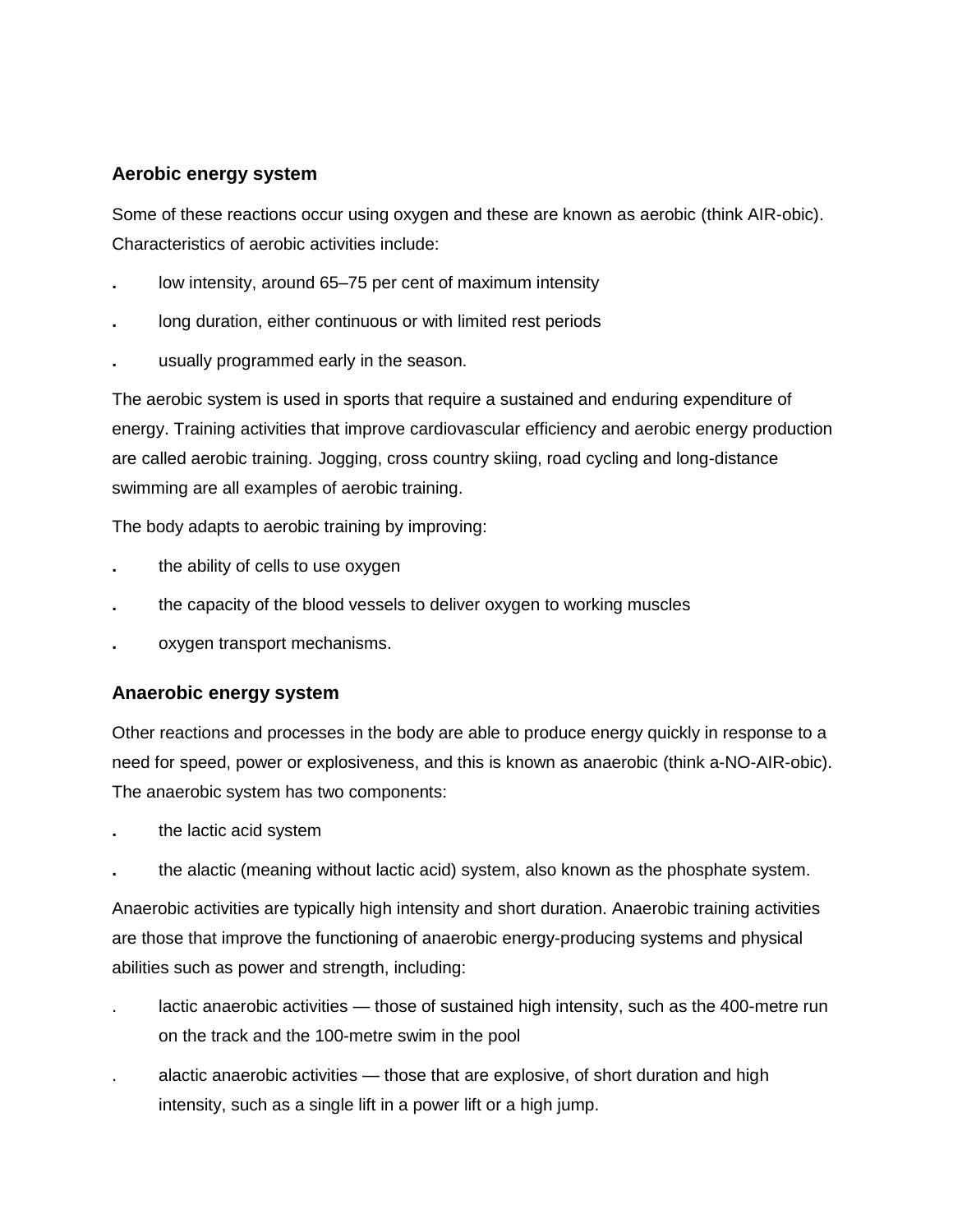Alactic training is often used in the development of the neural system, also known as the nervous system, which is best stimulated in an environment without fatigue or significant lactic acid being present.

#### **Systems working together: total energy demands and total energy production**

It is a common misunderstanding that the body's energy-producing systems are separate systems operating independently of each other. In reality, both the aerobic and anaerobic systems work to produce energy in all sporting activities. It is the relative contribution of each system that changes with the intensity and duration of the activity.

#### *Alactic anaerobic system*

In a 100-metre sprint on the track, for example, the dominant energy supply comes from the alactic anaerobic system, which produces energy quickly and can use energy already present in the muscles cells. Other energy systems continue to operate; however, their relative contribution to total energy production is small, as shown below.

# 100m sprint = ALACTIC ANAEROBIC LACTIC ANAEROBIC AEROBIC

#### *Lactic anaerobic system*

In a sustained high intensity activity such as a 400-metre run on the track lasting 40 seconds or more and at near maximum intensity, the body relies more on energy production from the lactic anaerobic system and the relative contribution of the other systems is smaller, as shown below.

# 400m run = ALACTIC ANAEROBIC LACTIC ANAEROBIC

#### *Aerobic system*

In longer events such as distance running or long-distance cycling, where energy demands are lower but need to be sustained for longer, the aerobic system is the dominant energy-production system as shown below.

Distance events = ALACTIC ANAEROBIC LACTIC ANAEROBIC AEROBIC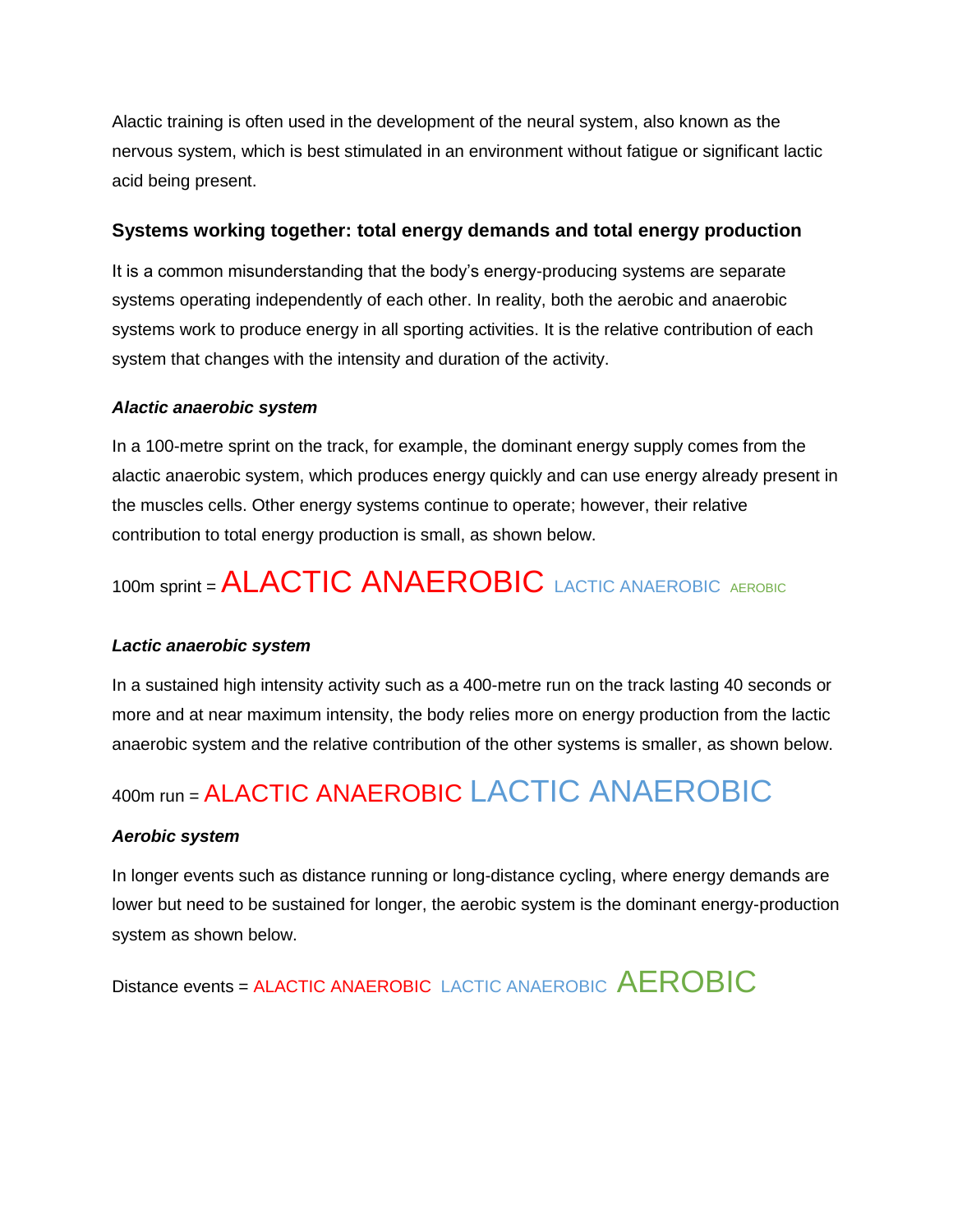## **Team sports**

In team sports, the relative contribution of the energy-producing systems will vary over the course of the game, depending on position, tactics, strategies and game activity.

**Figure 8.1: Energy systems**



Anaerobic and aerobic energy systems contribute to energy production in all activities. Metabolic processes do not act independently but occur simultaneously and are fully integrated to provide the required energy. Relative contributions of energy systems are dependent on overall **intensity** and **duration** of exercise.

In the past, sports science has made general recommendations on training energy systems in specific sports. The trend for coaches now is to individualise training programs for each athlete and develop the athlete's energy systems based on the unique needs of each person, rather than apply broad, non-specific physiology principles.

## **Analysis of needs**

Every coach needs to understand the performance demands of their athletes in a competition setting and from there they can develop appropriate and effective individual training programs. One way of doing this is to undertake a performance analysis of needs. This can be as simple as using a stop watch in a time-and-motion study and recording the time an athlete spends standing still, walking, striding, jogging, sprinting or jumping during a game. It could also include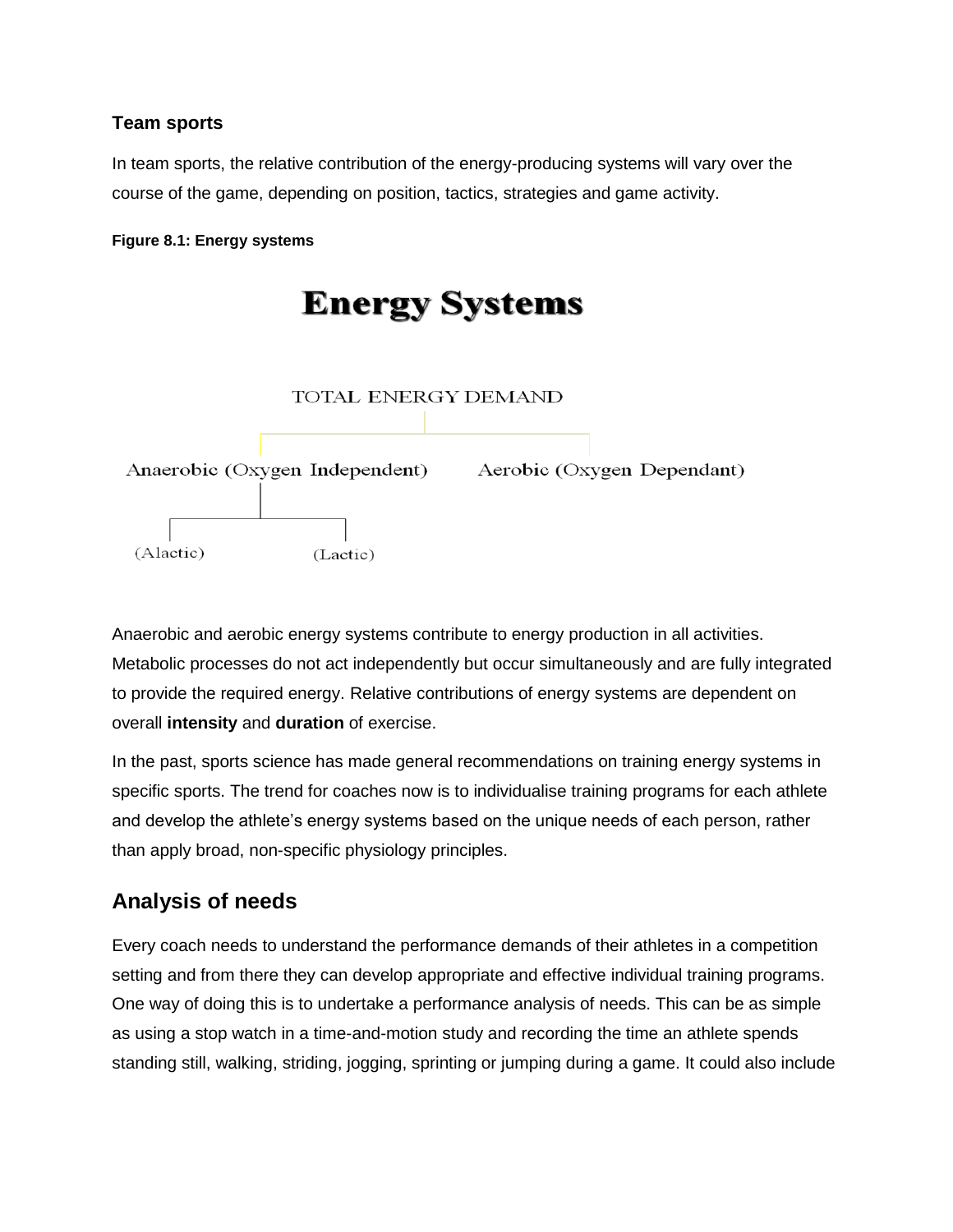using a video camera to record and then analyse an athlete's performance or physiology testing.

## **Monitoring training intensity**

The basic measurement and monitoring tools of sports physiology for coaches are:

- **.** heart rate
- **.** energy systems training zones
- **.** perceived exertion.

These are used to help determine how hard the athlete is working. This is a key training concept known as the exercise intensity. While the volume of training, or how much training an athlete does, is an important issue, it is the intensity of training that is the key to how the athlete responds and adapts to both the immediate and longer-term effects of the training program.

Training adaptations, fatigue, recovery and other fundamental physical changes are all directly affected by training intensity. To be successful, coaches must have a thorough understanding of training intensity, how to manipulate it to achieve performance goals and, very importantly, how to measure and monitor it.

## **Performance versus physiological measures of exercise intensity**

It is important to distinguish between performance and physiological measures of intensity.

- **.** Performance measures, or primary measures are the more constant and controllable measures, such as running speed, court time, number of tackles or rebounds, free throws or kicks. These can be accurately and reliably measured and recorded.
- **.** Physiological measures, or secondary measures are those that assess or evaluate the physiological responses to an activity, such as heart rate and breathing rate. These cannot be measured as readily or with the same accuracy as the performance measures and are subject to the influence of other internal or external factors.

Analysis of the physical demands and fitness requirements of a sport requires the application and understanding of both performance and physiological measures.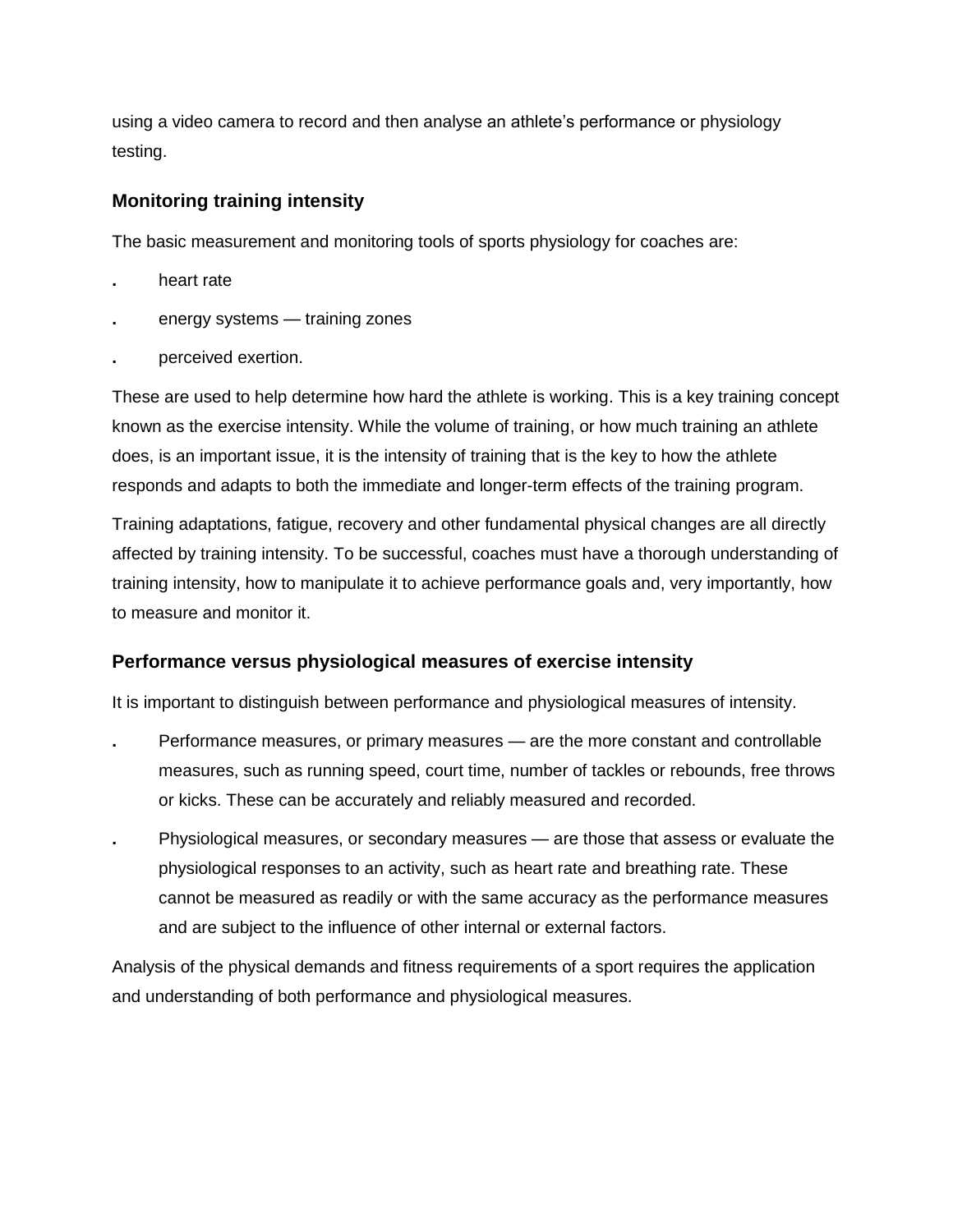#### **Heart rate**

In sports physiology, heart rate is commonly used to monitor exercise intensity and is described in terms of beats per minute. The heart contracts between 50 and 80 beats per minute in the average person at rest. As the person increases physical activity, the heart responds to the increasing need for oxygen and blood supply by increasing its rate of contracting; that is, the number of beats per minute increases in direct relation to the intensity of a physical activity. In this way, the heart is a type of 'speedometer' for the human body in action. While providing useful information, keep in mind that heart rate can vary due to other factors including caffeine, alcohol and stress, and so heart rate should be just one of the factors a coach uses to determine an athlete's training loads.

## **Energy systems and training zones**

Coaches in the field need simple and reliable measures of exercise intensity. The following five training zones are one way of meeting this need. The coach and athlete can use training zones to prescribe individual training sessions, training sets and drills. For practical purposes the most readily identifiable and useable zones are:

- recovery level, relaxed, comfortable very easy aerobic
- low intensity easy aerobic
- high intensity, sustained pace work (also called threshold training) anaerobic and aerobic
- . specific pace work at the intensity of the targeted competition anaerobic and aerobic
- speed development work (neuromuscular training) alactic anaerobic.

In a laboratory setting with an individual athlete it is possible to identify other training zones; however, these five are easy to use and meet most training needs in most sports.

## **Perceived exertion**

The concept of perceived exertion relies on the subjective judgment and 'feel' of the athlete. The athlete is asked to provide feedback on the intensity level of the training activity or how hard the training activity feels.

For example, an athlete may be asked to do a training activity at a specific intensity level. The coach may want to prescribe the intensity level not in terms of objective measurements such as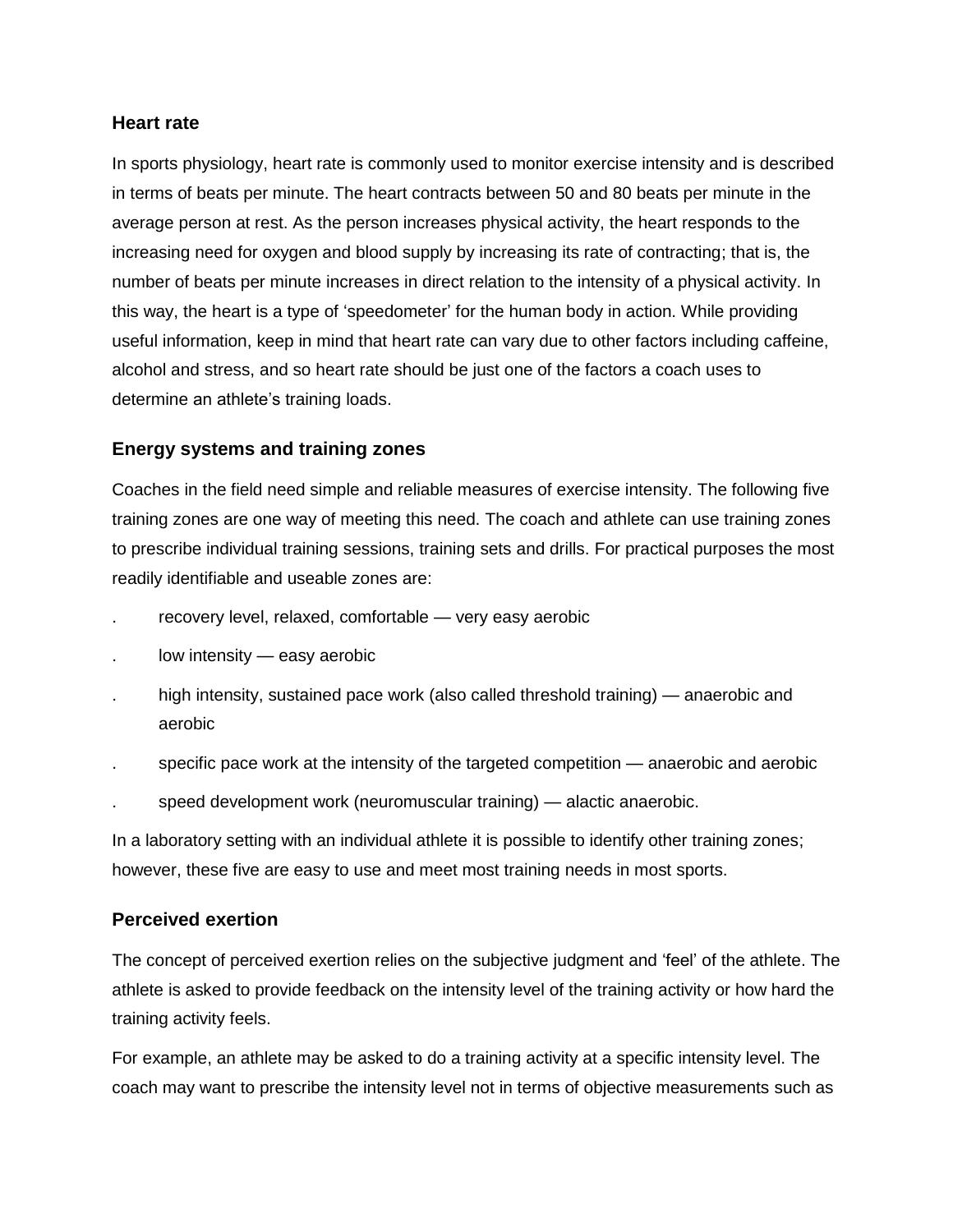speed or time, but in terms of how the athlete 'feels' the effort. To help with this process, coaches and athletes can develop simple scales that are practical and meaningful to them, such as the following one. In combination with other measurements it can give a relatively accurate understanding of the athlete's intensity level.

| <b>Intensity level</b> | <b>Feels like</b>         | <b>Equates to</b>                     |
|------------------------|---------------------------|---------------------------------------|
|                        | Very relaxed              | Recovery                              |
| 2                      | Easy                      | Easy aerobic                          |
| 3                      | Tough                     | Threshold                             |
| 4                      | Very hard - uncomfortable | Race pace/near maximal game intensity |
| 5                      | Fast but not hard         | Speed development/neural              |

When using perceived exertion levels, it is important to remember that each athlete's opinion about how things 'feel' applies to that individual only. A 'four' for one athlete, for example, may feel like a 'two' for another athlete. There may also be some day-to-day variation in feel as the athlete's level of fatigue, motivation, attitude and recovery status change.

So what is the best way for a coach to determine the intensity level of training activities? The coach must determine the most appropriate, relevant and meaningful way of monitoring training intensity in their athletes. As athletes become more experienced, it is important that the coach takes time to demonstrate and teach athletes to self-manage and self-monitor, so that the athletes themselves can determine accurate training loads. Ideally the best way to manage exercise intensity is to use a combination of two or more of the physiological measurement techniques.

#### **Case study**

Pauline and her coach Louise are working together to monitor training load and have a training session scheduled at the track. Louise has determined that today's run should be completed at a moderate pace. She gives this information to Pauline in three different ways, starting with telling her to run three kilometres at about a 12-minute pace. She goes on to suggest a six-outof-ten pace, which she felt would be just steady running for Pauline (or in other words, a moderate effort). At the end of the run, Louise takes Pauline's heart rate to add to the other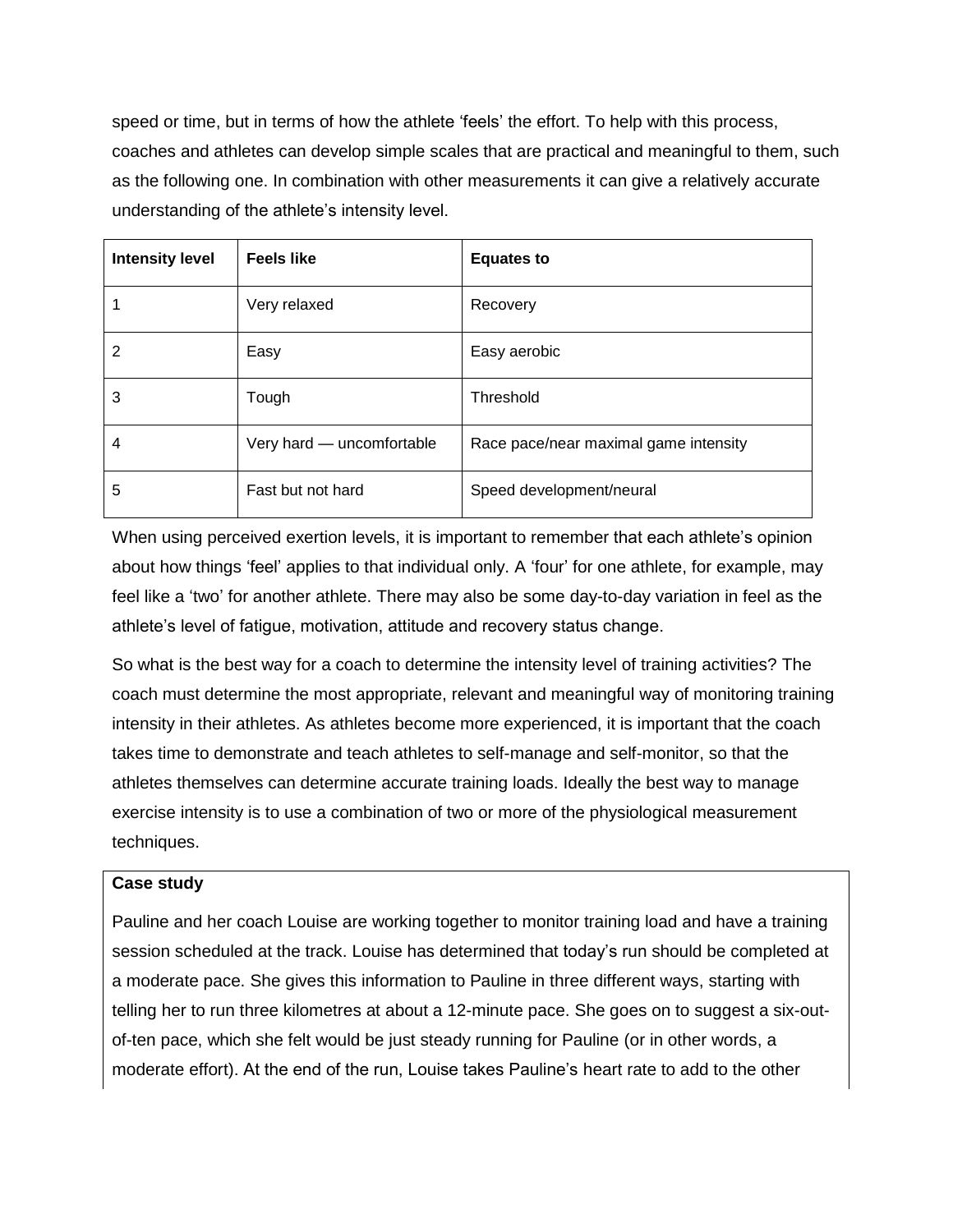information about how hard her body is working at that pace. Louise and Pauline then discuss how the run felt and provide feedback to each other as follows:

Louise: 'It looked good. It looked comfortable. How did it feel?'

Pauline: 'It felt easy. About six out of ten. What was my time?'

Louise: 'The time was 11.57. Nice pacing'.

Pauline: 'What about heart rate?'

Louise: 'Pretty comfortable — about 140 beats per minute.'

As a result of this discussion, Louise has useful information from the training session to then determine whether training is going according to plan or whether changes need to be made in order to achieve the longer-term program goals.

It is important to educate athletes on how to monitor, measure and manage their own bodies and how they are responding and adapting to training loads. Information on performance, fatigue, sleep, mood and attitude, as well as general health and wellbeing, can provide valuable feedback to the coach and athlete on the progress of the training program.

Many sports are now investigating the use of online monitoring tools to assist their coaches, staff and athletes in the capture, recording and analysis of this important information.

## **Fitness for sport**

## **Components of fitness**

For the general public, fitness usually relates to weight management, good health and regular exercise. In a sports context, it is the capacity of an athlete to perform in their chosen sporting activity.

Some capacities are genetically determined and cannot be trained (for example, height). However, other capacities such as strength, flexibility and endurance can be trained, and it is on these changeable elements of an athlete's physical capacity that training programs are focused. Training these capacities is an ongoing coaching challenge, as attributes such as flexibility can show changes within a week, but strength and endurance, for example, can take significantly longer to show gains — sometimes weeks or even months.

Every sport is different and requires programs designed specifically for that sport and specifically for those athletes. Fitness for a long-distance runner, for example, will focus on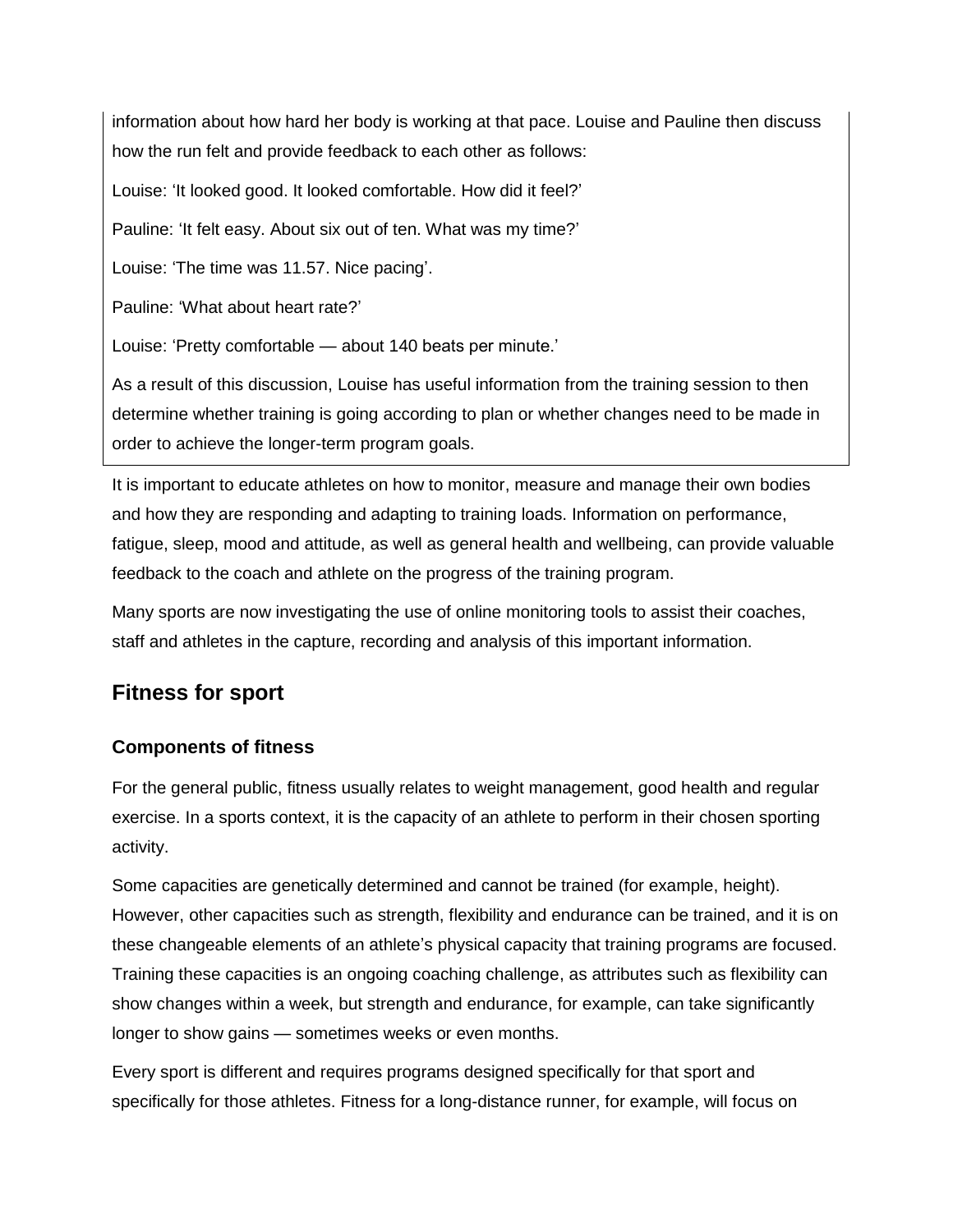endurance and speed. For an Australian football player it will be based on endurance, speed and agility. A hockey goalkeeper's fitness, on the other hand, may be measured in terms of power, flexibility and agility. A coach will use their knowledge of the components of fitness when prescribing a training program to include an appropriate balance of exercise intensity and volume (duration) as well as frequency and recovery.

## **The building blocks of performance**

**Speed** is how fast an athlete moves from point A to point B.

The measurement and development of speed involves a number of different elements, including:

- reaction time the time it takes for an athlete to react (move) in response to a stimulus
- . acceleration how fast an athlete increases speed
- . maximum velocity or speed the maximum speed an athlete can attain.

A 100-metre sprint on the track, 50-metre sprint in the pool and an all-out sprint down the court are all examples of speed.

**Strength** is the ability or capacity of muscles to apply force, such as in weightlifting, grappling with an opponent in wrestling or pushing in a rugby scrum. It is a key element of power and speed.

**Power** is the rate of force application or explosiveness. Put simply, it is how much force can be applied in the shortest possible time. The rate of performing work must have a force or load component as well as a speed or velocity component.

Power = force (strength) x velocity (speed)

Power in sport can be seen in jumping high to take a catch in handball, a mark in Australian football, starts in track and field or swimming, and throwing a shot-put.

**Endurance** is the capacity to perform an activity repeatedly, to go longer or to resist fatigue. A muscle's or muscle group's capacity to resist fatigue is called muscular endurance. Examples of endurance can be seen in marathon running, road cycling or Australian football. In team sports, repeated sprint ability is an important endurance adaptation. It allows players to repeat short bursts of high intensity, high-speed efforts. This ability is critical in team sports such as hockey when possession of the ball changes frequently in a short time, requiring players to sprint into attacking and defensive positions with limited rest between sprints.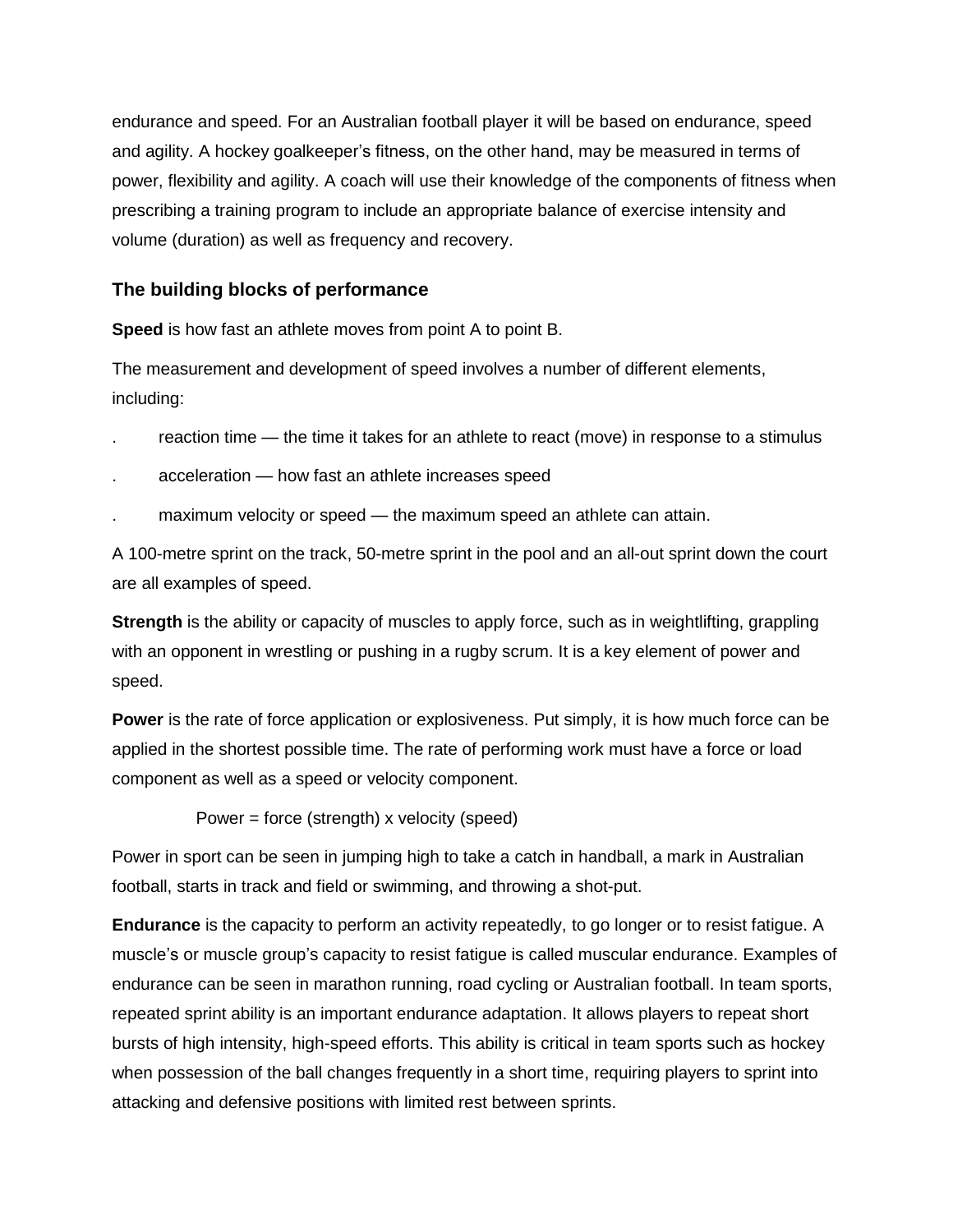**Agility** is an ability to change direction quickly. It is important, for example, in the football codes when side-stepping an opponent, as well as in floor routines in gymnastics. In court sports it is key when turning quickly and competing with opponents travelling in the opposite direction.

## **Baking the performance cake**

Designing a training program with the right mix of performance elements such as speed and endurance is just like making a cake. With a cake, there is a recipe that explains how many eggs and how much flour, how long to beat it and how long to let it stand. Then there are details on how hot to have the oven and how long to bake it. If the cook is in a rush and adds too much butter, no eggs and then, in a moment of misguided enthusiasm, add a few cups of flour more than the recipe needs (because they would like it a little larger than the one in the picture), then even if the temperature is right, the cooking time is not, and what you get is a brick, not a dessert!

Training is a mix of the right things done at the right time in the right quantities. It all starts with the training plan, which is the 'recipe' for success. The training plan includes lots of ingredients such as endurance, speed, power, technique training, skill training and gym work. It is mixing these training ingredients correctly that makes all the difference. If an athlete does too much endurance without mixing in some speed work, gym work and flexibility, they will not get the success they deserve. With not enough endurance training, athletes will fatigue in the latter stages of races and games. It is the balance of training 'ingredients' that makes a great performance 'cake'.

While it is convenient to categorise unique and separate training types such as speed or endurance, it is also popular to include cross training in effective training programs. Cross training is the incorporation of different training types or training for different sports within the same training cycle (for example, distance runners incorporating cycling into their training program, or football players including tennis to improve agility and fitness).

## **Types of training**

Each type of physical ability or capacity can be changed, improved or developed based on the appropriate application of a training stimulus.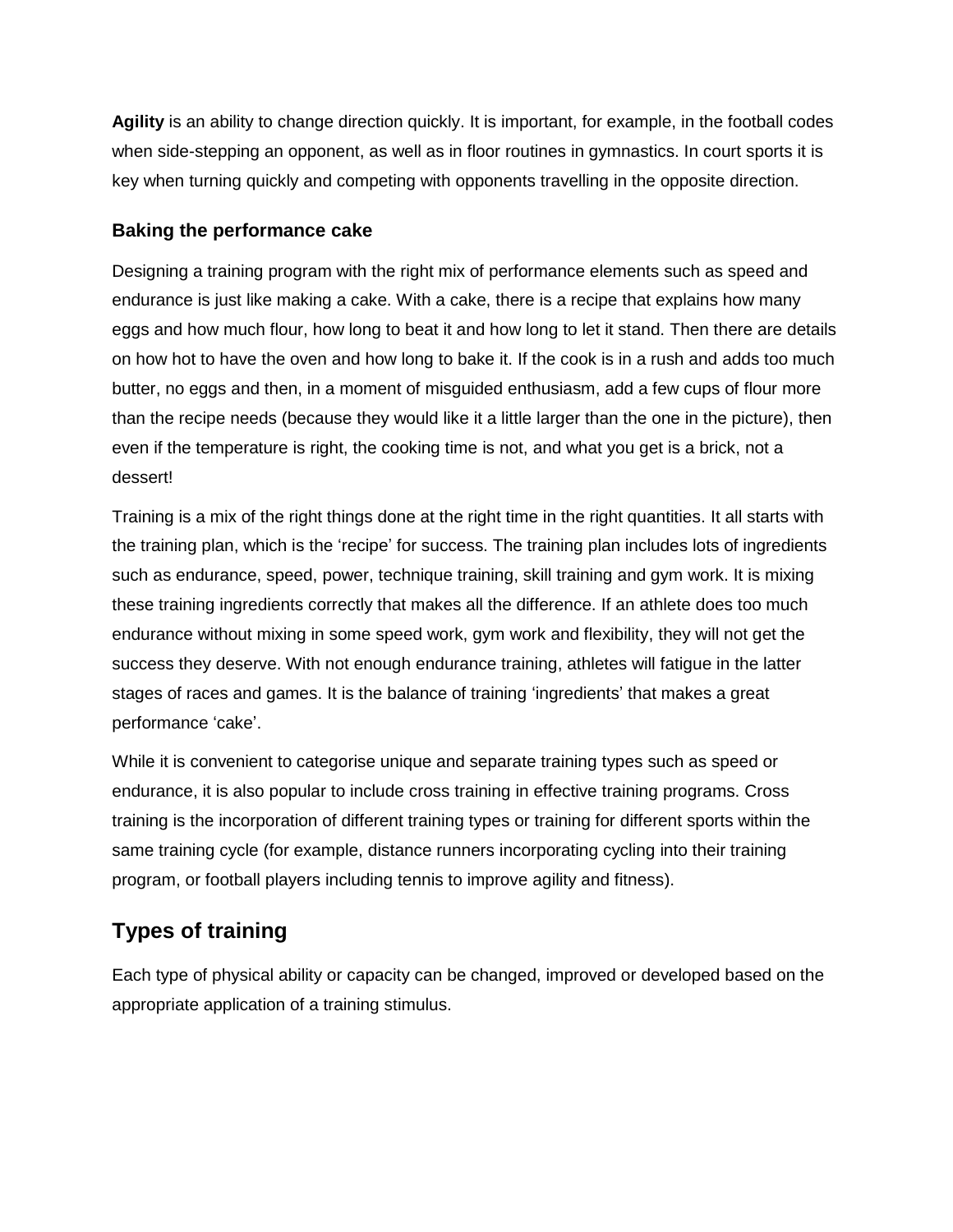## **Endurance training examples**

| Type of<br>training  | <b>Characteristics</b>                                                                                                                                                                           | <b>Examples</b>                                                                                                                                | <b>Pros</b>                                                                                                                                                                                               | <b>Cons</b>                                                                                                                                                       | Coaching<br><b>issues</b>                                                                                                                                                              |
|----------------------|--------------------------------------------------------------------------------------------------------------------------------------------------------------------------------------------------|------------------------------------------------------------------------------------------------------------------------------------------------|-----------------------------------------------------------------------------------------------------------------------------------------------------------------------------------------------------------|-------------------------------------------------------------------------------------------------------------------------------------------------------------------|----------------------------------------------------------------------------------------------------------------------------------------------------------------------------------------|
| <b>Distance</b>      | Long duration<br>Continuous<br>Rhythmic<br>Low intensity - that<br>is, less than 80 per<br>cent of maximum.<br>The primary goal is<br>duration of exercise,<br>rather than speed or<br>intensity | Long distance<br>running,<br>cycling,<br>swimming                                                                                              | Efficient form of<br>endurance<br>development                                                                                                                                                             | Can be boring<br>for athletes<br>Can increase<br>risk of overuse<br>injury                                                                                        | Balancing the<br>need for long,<br>slow,<br>continuous<br>training with<br>the practicality<br>of keeping<br>athletes<br>motivated and<br>stimulated by<br>the training<br>environment |
| Fartlek              | Speed 'play'<br>Changing movement<br>speed with mood,<br>terrain, recovery                                                                                                                       | Running<br>around a golf<br>course and<br>surging up<br>hills<br>Swimming ten<br>laps and<br>sprinting the<br>first five<br>metres each<br>lap | Can be an<br>interesting and<br>stimulating<br>training type with<br>countless<br>variations<br>Based on the<br>athlete's 'feel'<br>rather than a pre-<br>prescribed load<br>that may be<br>inappropriate | Athletes may<br>do too much<br>at an<br>inappropriate<br>intensity level,<br>resulting in the<br>need for<br>significant<br>changes to the<br>training<br>program | Measuring<br>work actually<br>completed                                                                                                                                                |
| Interval<br>training | Training activities of<br>relatively short<br>duration interspersed<br>with rest/recovery<br>periods; that is, an<br>'interval' of work<br>followed by an                                        | Running 10 x<br>200-metre<br>efforts holding<br>a time of 35<br>seconds for<br>each 200 with<br>a one-minute                                   | Easy to manage<br>and measure<br>workload<br>Variety in<br>workloads<br>including                                                                                                                         | Relatively<br>higher<br>intensity can<br>lead to<br>increased<br>injury risk                                                                                      | Great<br>opportunity for<br>feedback and<br>coaching<br>comments<br>between work                                                                                                       |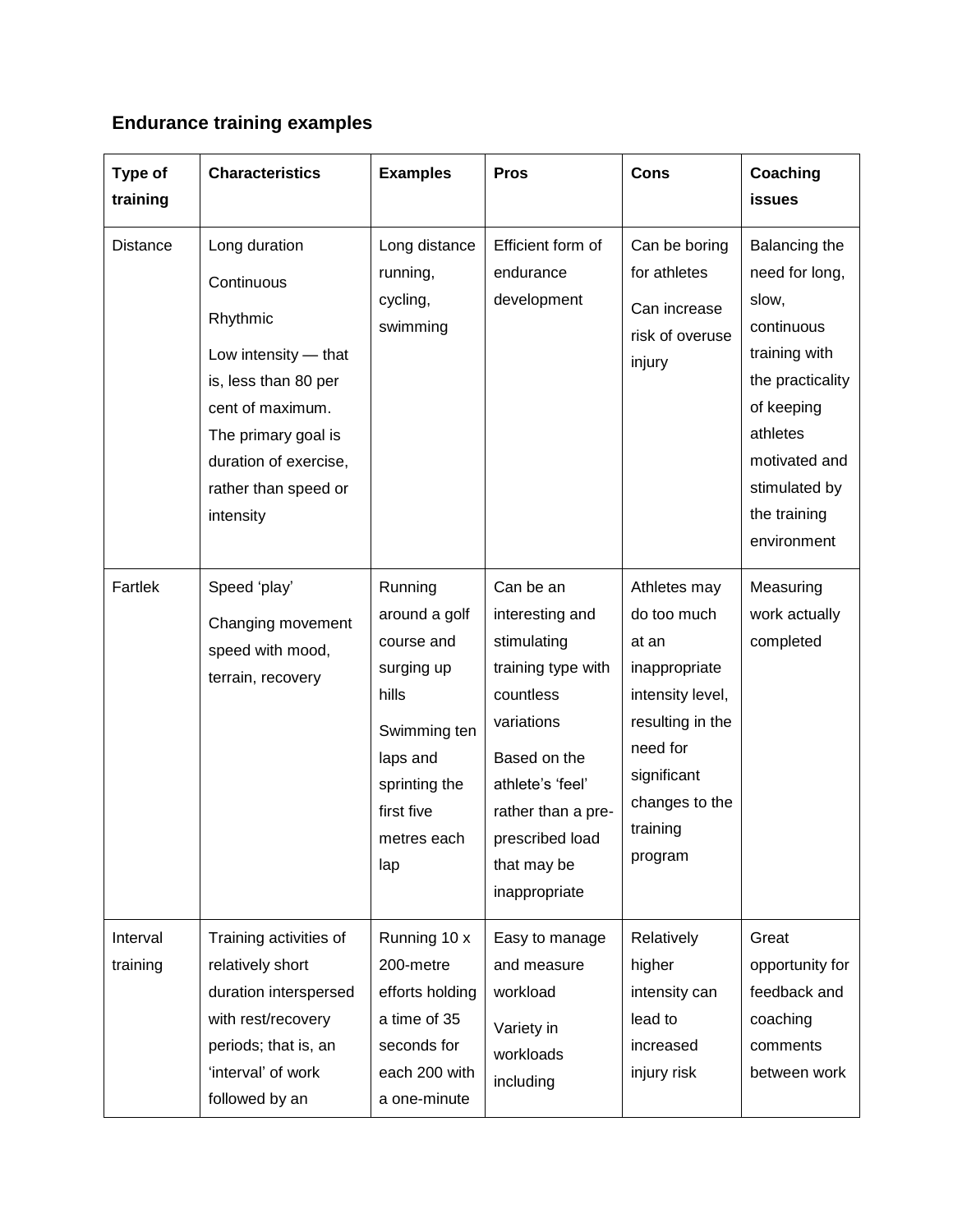| 'interval' of rest | rest between | distance, speed, | Too much      | intervals |
|--------------------|--------------|------------------|---------------|-----------|
|                    | each         | terrain and      | focus on time |           |
|                    |              | recovery         | and effort,   |           |
|                    |              |                  | rather than   |           |
|                    |              |                  | skills and    |           |
|                    |              |                  | technique     |           |
|                    |              |                  |               |           |

## **Strength training**

Strength is the maximum force or tension generated by a single muscle or group of muscles. Strength or resistance training involves using weights or other external loads to overcome a fixed initial resistance to strengthen specific muscles. The muscle cells adapt to the extra workload by increasing in size and recruiting greater numbers of nerve cells to cause a muscle contraction.

Strength training can be a useful supplement to sport-specific training. Effective strength training programs use a wide range of techniques and skills to enhance the athlete's ability to perform in competition. The key question for every coach, however, must be whether the strength and conditioning activity the athletes are doing directly (through increased power or strength) or indirectly (through injury prevention or early season conditioning) contributes to improved competition performances.

When setting strength training programs, the following terms are used:

- repetition a single complete movement of an exercise or activity. One push-up is one repetition; one chin-up is one repetition
- . set of repetitions or simply a set a series or group of repetitions performed continuously without rest. Ten push-ups completed without rest is known as a set of ten push-ups.
- . repetition maximum the maximum number of repetitions that can be completed in a single set with a given resistance.

| Type of<br>training | <b>Characteristics</b> | <b>Examples</b>        | <b>Pros</b>   | Cons                          | Coaching<br>issues       |
|---------------------|------------------------|------------------------|---------------|-------------------------------|--------------------------|
| Body-<br>weight     | Lifting own body       | Push-ups,<br>chin-ups, | Easy to learn | Athletes can<br>get bored and | Transfer of<br>increased |

## **Strength training examples**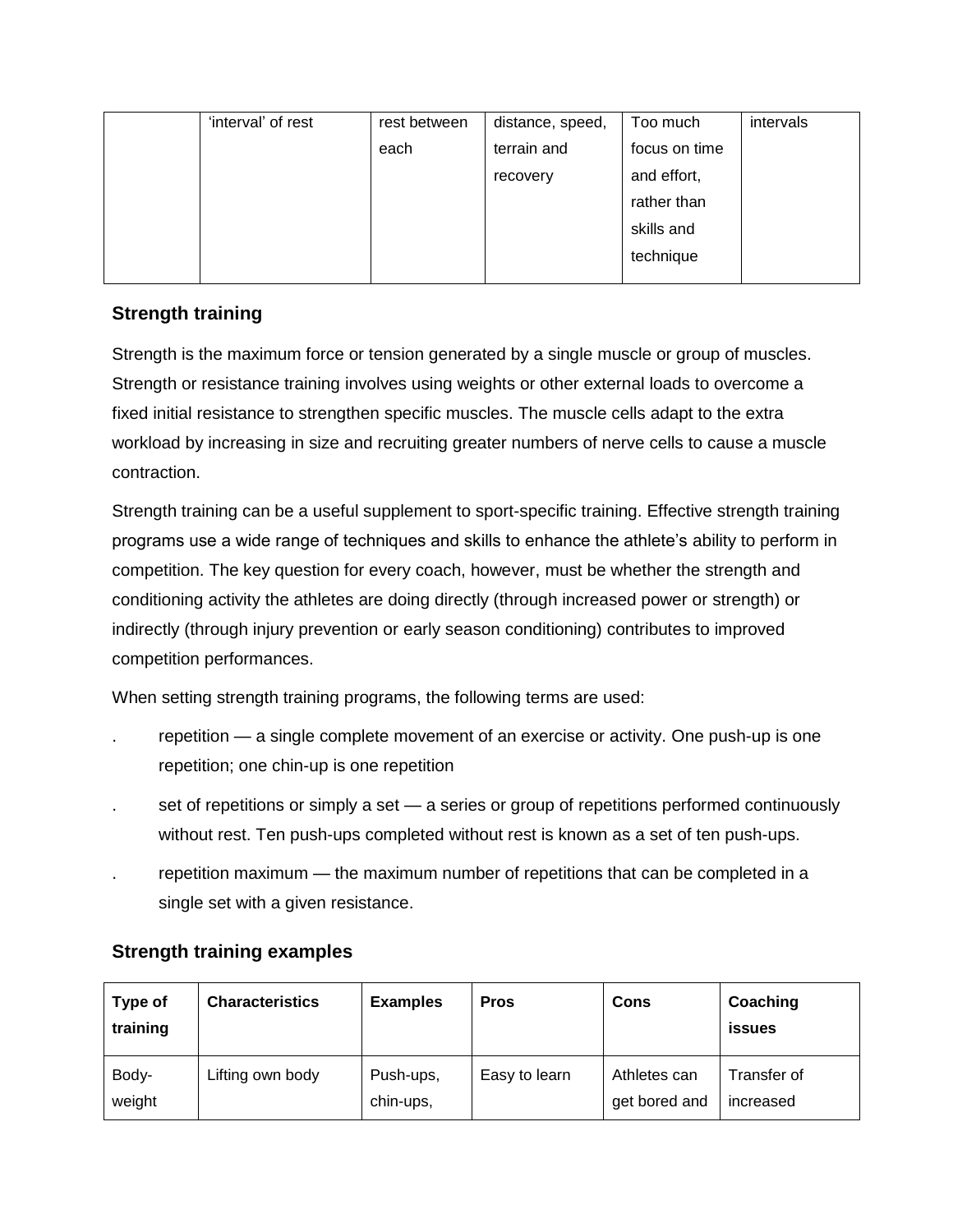| resistance          | weight                                                                                                                                                                                                                                                         | dips, stair                                                                                                                                                     | Inexpensive                                                                                                                                         | tired of the                                                                                                                               | strength to                                                                                                                                                                                                                    |
|---------------------|----------------------------------------------------------------------------------------------------------------------------------------------------------------------------------------------------------------------------------------------------------------|-----------------------------------------------------------------------------------------------------------------------------------------------------------------|-----------------------------------------------------------------------------------------------------------------------------------------------------|--------------------------------------------------------------------------------------------------------------------------------------------|--------------------------------------------------------------------------------------------------------------------------------------------------------------------------------------------------------------------------------|
| training            |                                                                                                                                                                                                                                                                | climbing,<br>rope climbing                                                                                                                                      | Practical - can<br>be done<br>anywhere and<br>anytime<br>Easy to<br>measure<br>improvement                                                          | training<br>environment                                                                                                                    | improved<br>competition<br>performance                                                                                                                                                                                         |
| Weight<br>training  | Lifting an external<br>resistance; for<br>example, weights                                                                                                                                                                                                     | Gym work;<br>that is, lifting<br>free weights,<br>using<br>weights<br>machines                                                                                  | Variety of the<br>training<br>environment<br><b>Training load</b><br>can be easily<br>measured and<br>manipulated                                   | Importance of<br>learning<br>correct lifting<br>techniques<br>Need for<br>partner to<br>assist in safe<br>lifting<br>Cost of gym<br>access | Need to control<br>the weight-<br>training<br>environment to<br>ensure safety,<br>correct technique<br>and sensible<br>progression are<br>adequate<br>Transfer of gym<br>strength to<br>improved<br>competition<br>performance |
| Circuit<br>training | Combination of<br>movements, loads,<br>equipment and<br>exercises in a<br>systematic<br>programmed training<br>activity. Circuit<br>activities are usually<br>rapid, moderate to<br>high intensity<br>performed in a<br>sequence with short<br>rest periods in | Jumping<br>followed by<br>throwing<br>followed by a<br>short jog.<br>Thirty<br>seconds rest<br>then ten<br>push-ups, 20<br>step-ups and<br>another short<br>jog | Variety of the<br>training<br>environment<br>Enjoyable group<br>training<br>environment<br>Can be used to<br>simulate<br>competition<br>environment | Difficult to<br>quantify or<br>measure<br>exact training<br>load                                                                           | Transfer of circuit<br>activities to<br>game/competition<br>environment                                                                                                                                                        |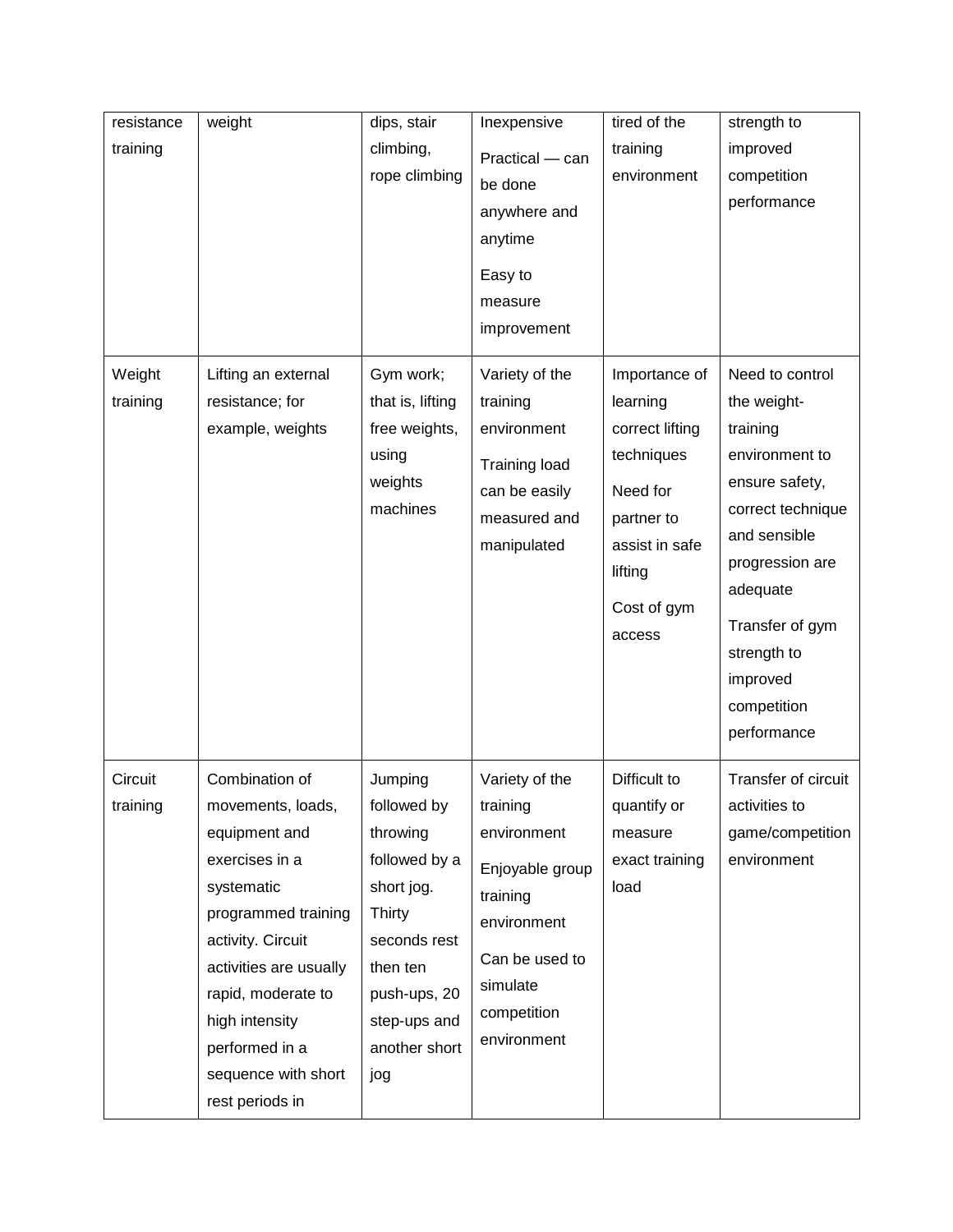| ∡∟מוז |  |  |
|-------|--|--|
|       |  |  |

## **Flexibility training examples**

| Type of<br>training         | <b>Characteristics</b>                                                                                 | <b>Examples</b>                                                               | <b>Pros</b>                                                                                                                                                                                  | <b>Cons</b>                                                                                                       | Coaching<br><b>issues</b>                                                                                                                            |
|-----------------------------|--------------------------------------------------------------------------------------------------------|-------------------------------------------------------------------------------|----------------------------------------------------------------------------------------------------------------------------------------------------------------------------------------------|-------------------------------------------------------------------------------------------------------------------|------------------------------------------------------------------------------------------------------------------------------------------------------|
| Dynamic<br>stretching       | Stretching to the limits<br>of the range of motion<br>using fast, sport-<br>specific movements         | Arm or leg<br>swinging<br>movements to<br>the limits of<br>range of<br>motion | Stretching<br>through a range<br>of movement at<br>speeds close to<br>those of the<br>competition<br>environment                                                                             | Increased risk<br>of soft tissue<br>injury if athlete<br>does not warm<br>up<br>appropriately                     | Care needs to<br>be taken to<br>ensure<br>athletes are<br>warmed up<br>and prepared<br>appropriately<br>before<br>attempting<br>dynamic<br>stretches |
| <b>Static</b><br>stretching | Holding a stretch in a<br>single position near<br>the point of maximum<br>stretch for 30-60<br>seconds | Standing<br>hamstring<br>stretch with<br>the leg<br>parallel to the<br>ground | Controlled<br>movements<br>mean minimal<br>injury risk<br>Range of motion<br>can be<br>increased,<br>particularly if<br>static stretches<br>are held for 30-<br>60 seconds post-<br>exercise | Static nature<br>of the<br>stretching is<br>not specific to<br>the<br>movements of<br>most sporting<br>activities | Athletes<br>should be<br>educated to<br>hold the<br>stretches<br>while staying<br>relaxed and<br>controlling<br>breathing                            |
| Partner<br>stretching       | Working with a<br>partner in stretching<br>exercises and<br>flexibility routines                       | One athlete<br>executing a<br>shoulder<br>stretch while<br>their partner      | A partner can<br>help an athlete<br>achieve an<br>increased level<br>of stretch that the                                                                                                     | Danger of<br>overstretching<br>if both<br>partners do<br>not                                                      | Need to<br>educate<br>athletes on<br>how to work<br>together and                                                                                     |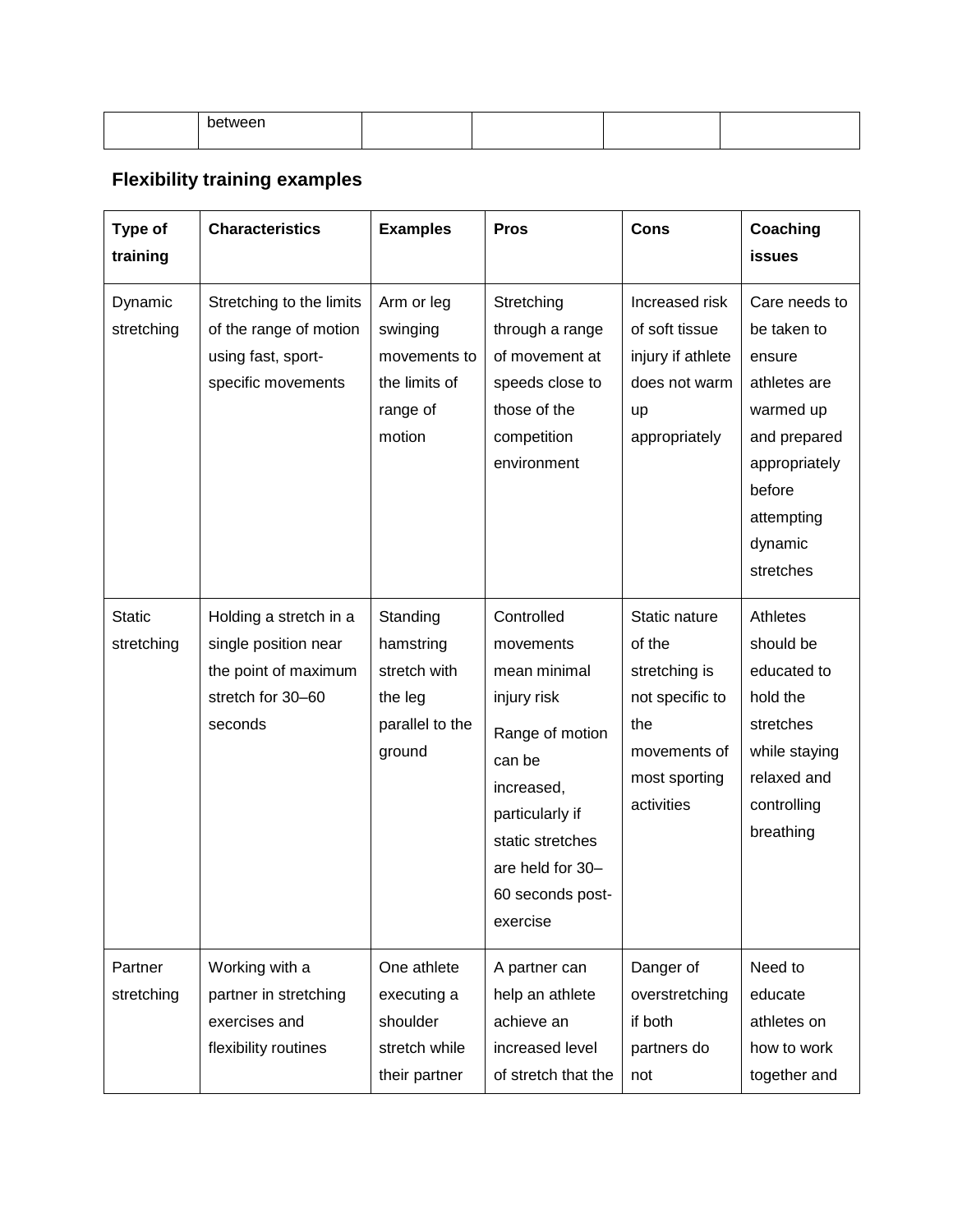| is supporting  | athlete could not       | communicate | provide     |
|----------------|-------------------------|-------------|-------------|
| their shoulder | achieve                 | effectively | continuous  |
|                | unassisted              |             | feedback to |
|                | Can be<br>motivating to |             | each other  |
|                | work with a             |             |             |
|                | partner                 |             |             |

## **Speed training examples**

| Type of<br>training | <b>Characteristics</b>                                                         | <b>Examples</b>                                                                              | <b>Pros</b>                                                                                                                                              | Cons                                                                                                                                     | Coaching<br><b>issues</b>                                                                                                                                        |
|---------------------|--------------------------------------------------------------------------------|----------------------------------------------------------------------------------------------|----------------------------------------------------------------------------------------------------------------------------------------------------------|------------------------------------------------------------------------------------------------------------------------------------------|------------------------------------------------------------------------------------------------------------------------------------------------------------------|
| Accelerations       | Activities which<br>increase athletes' ability<br>to increase speed<br>rapidly | 5-10 metre<br>timed sprints<br>Accelerations<br>from slower<br>speeds<br>Leg speed<br>drills | The first 5-10<br>metres in many<br>team-sport<br>competitive<br>situations are<br>critical in order<br>to overcome or<br>escape an<br>opponent          | Injury risk<br>with sudden<br>increases in<br>rate of speed<br>if not<br>adequately<br>warmed up<br>and prepared                         | Aim should<br>be to train the<br>athletes to<br>achieve their<br>own<br>maximum<br>speed faster                                                                  |
| Agility             | Activities that teach<br>athletes to change<br>direction quickly               | Rapid<br>change of<br>direction drills<br>around cones<br>and<br>obstacles                   | Agility is a<br>critical<br>component of<br>most team<br>sports,<br>especially<br>football codes,<br>netball,<br>basketball,<br>hockey and<br>volleyball | Sudden<br>deceleration/<br>acceleration<br>and changes<br>of direction<br>pose a<br>potential<br>injury risk to<br>joints and<br>muscles | Importance of<br>educating<br>athletes to<br>change<br>direction<br>quickly while<br>maintaining<br>technical<br>skills, control,<br>balance and<br>coordination |
| Reaction            | Activities that improve                                                        | Five-metre                                                                                   | Improving                                                                                                                                                | Due to the                                                                                                                               | Simulate the                                                                                                                                                     |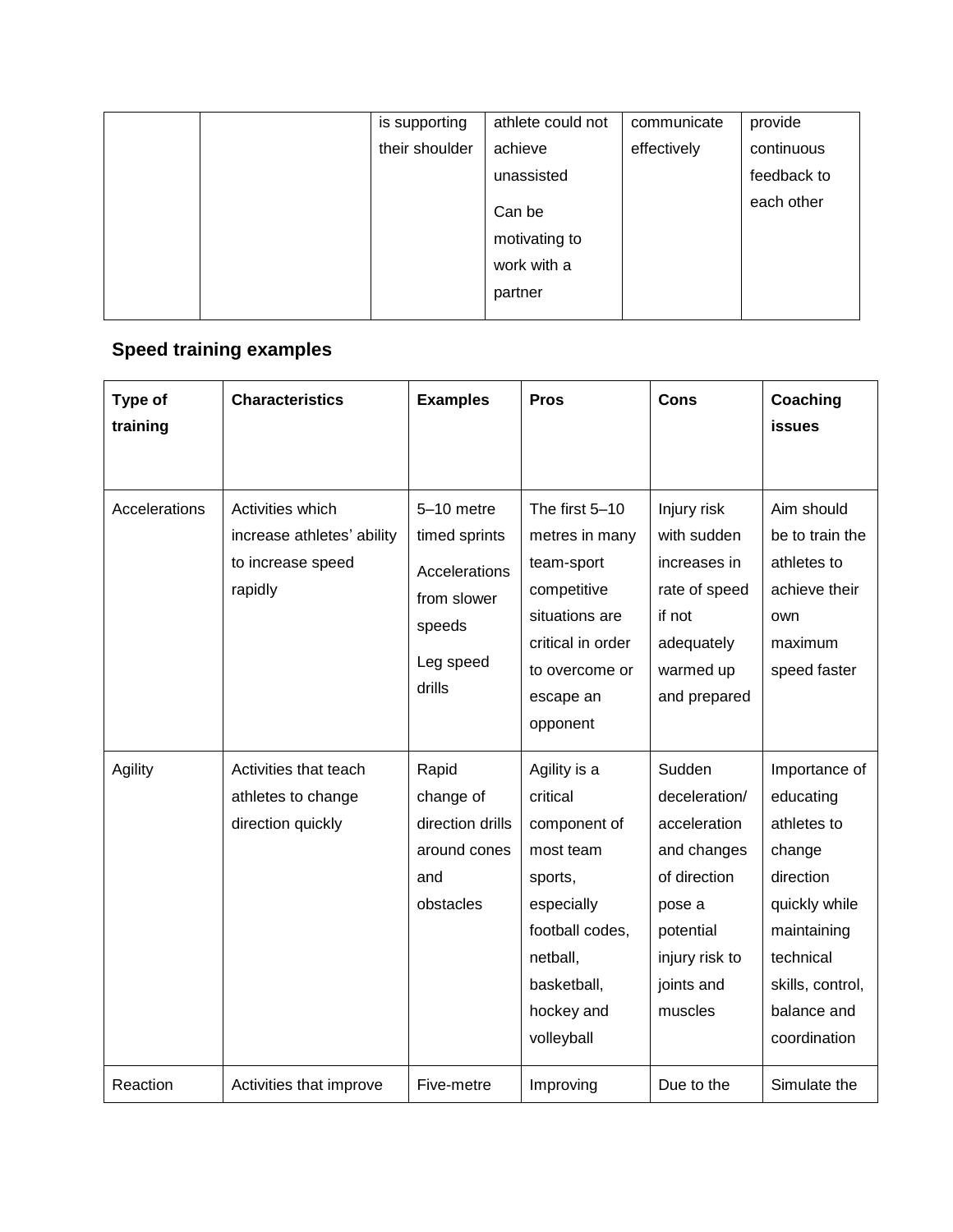| exercises | athletes' ability to react | sprint in      | reaction is a     | short time   | reaction       |
|-----------|----------------------------|----------------|-------------------|--------------|----------------|
|           | or move in response to     | response to a  | critical          | involved,    | stimulus in    |
|           | a stimulus                 | sudden         | competitive       | improvement  | training that  |
|           | Reaction consists of       | noise, trigger | skill, and by     | in reaction  | athletes will  |
|           | several components,        | or stimulus    | training reaction | time can be  | be reacting to |
|           | including the receiving    | Measuring      | athletes can      | difficult to | in competition |
|           | of the stimulus by the     | athletes'      | develop an        | measure      | (for example,  |
|           | athlete, the processing    | response       | increased ability | without      | a starting     |
|           | of the stimulus by the     | (first         | to compete        | electronic   | signal for     |
|           | athlete's brain and        | movement) to   | against an        | measuring    | sprinters and  |
|           | nervous system and the     | an external    | opponent          | equipment    | swimmers or    |
|           | initiation of movement in  | stimulus       |                   |              | the            |
|           | the athlete's muscles      |                |                   |              | movement of    |
|           |                            |                |                   |              | an opponent    |
|           |                            |                |                   |              | for a team-    |
|           |                            |                |                   |              | sport athlete) |
|           |                            |                |                   |              |                |

## **Power training examples**

| Type of<br>training              | <b>Characteristics</b>                                                                                                                                      | <b>Examples</b>                               | <b>Pros</b>                                                                                                      | <b>Cons</b>                                                                                           | Coaching<br><b>issues</b>                                                                                  |
|----------------------------------|-------------------------------------------------------------------------------------------------------------------------------------------------------------|-----------------------------------------------|------------------------------------------------------------------------------------------------------------------|-------------------------------------------------------------------------------------------------------|------------------------------------------------------------------------------------------------------------|
| Plyometrics                      | Explosive, powerful<br>movements with<br>minimal rest and<br>minimal contact with<br>the ground                                                             | Jumping,<br>hopping,<br>bounding              | Effective power<br>development<br>activities that<br>closely simulate<br>many explosive<br>sporting<br>movements | Potential<br>injury risk for<br>athletes who<br>are not strong<br>enough or<br>adequately<br>prepared | Importance of<br>stressing<br>good<br>technique and<br>explosiveness<br>in all<br>plyometric<br>activities |
| Circuit<br>training for<br>power | Fast, explosive<br>activities performed in<br>a circuit or sequence<br>with minimal rest.<br>Generally few<br>repetitions of each<br>activity are performed | Jumping,<br>hopping,<br>bounding,<br>throwing | Can simulate the<br>repeated power<br>demands of<br>many field<br>games such as<br>football, hockey,             | Difficult to<br>measure load                                                                          | Need to<br>balance<br>power and<br>explosiveness<br>development<br>with fatigue<br>from repeated           |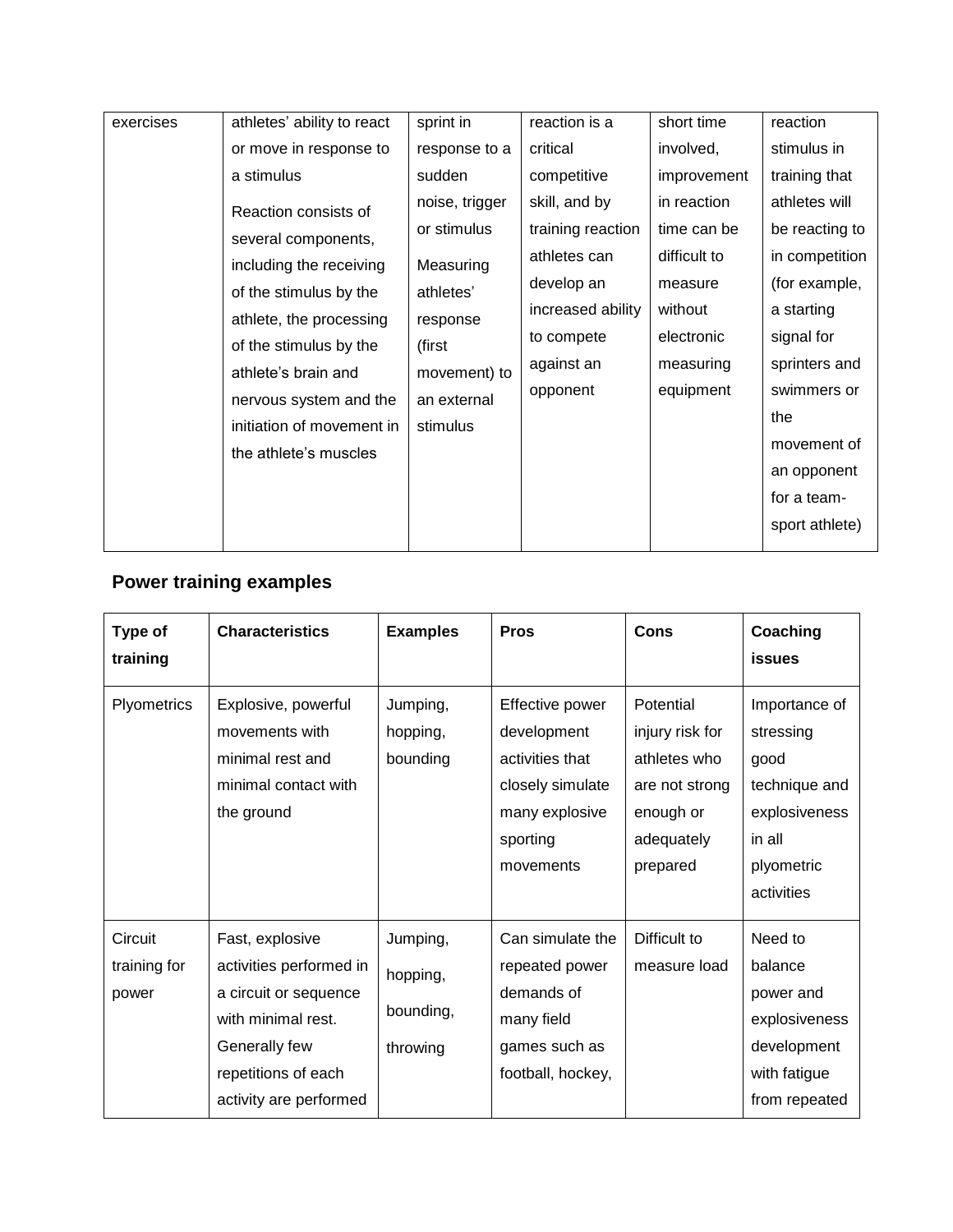|                                 | to minimise the                                                                                              |                                                                                                              | basketball                                                                                                |                                                                                                                                             | exercises in                                                                                                                         |
|---------------------------------|--------------------------------------------------------------------------------------------------------------|--------------------------------------------------------------------------------------------------------------|-----------------------------------------------------------------------------------------------------------|---------------------------------------------------------------------------------------------------------------------------------------------|--------------------------------------------------------------------------------------------------------------------------------------|
|                                 | impact of fatigue                                                                                            |                                                                                                              | Can use<br>interesting and<br>stimulating<br>equipment to<br>bound, jump,<br>hop, leap over<br>and around |                                                                                                                                             | the circuit                                                                                                                          |
| Weight<br>training for<br>power | Typically 2-4 sets<br>2-6 repetitions<br>Load relatively light<br>and movement fast<br>and controlled        | Most weight-<br>training<br>exercises                                                                        | Variety<br>Overload can be<br>closely<br>monitored and<br>controlled                                      | General gym<br>safety issues<br>Potential<br>injury risk to<br>joints and<br>muscles at<br>the end of the<br>movements if<br>not controlled | Important to<br>ensure good<br>weight-lifting<br>technique with<br>increasing<br>speed of<br>movement                                |
| Terrain<br>power<br>sprints     | Short, powerful,<br>explosive sprints with<br>exaggerated running<br>action (for example,<br>high knee lift) | 8 x 20 metre<br>sprints up a 5<br>per cent<br>grade hill with<br>long rests in<br>between each<br>repetition | Very specific<br>overload for<br>running muscles                                                          | Changes to<br>running<br>technique if<br>grade is<br>excessive                                                                              | Important to<br>identify terrain<br>that<br>stimulates<br>power<br>development<br>but does not<br>compromise<br>running<br>technique |

## **The principles of training**

## **Overload**

Improvements from training come from working the body and mind a little harder than previously to achieve a training effect. As an athlete develops training loads, the load needs to be increased gradually but progressively to ensure continuing adaptations.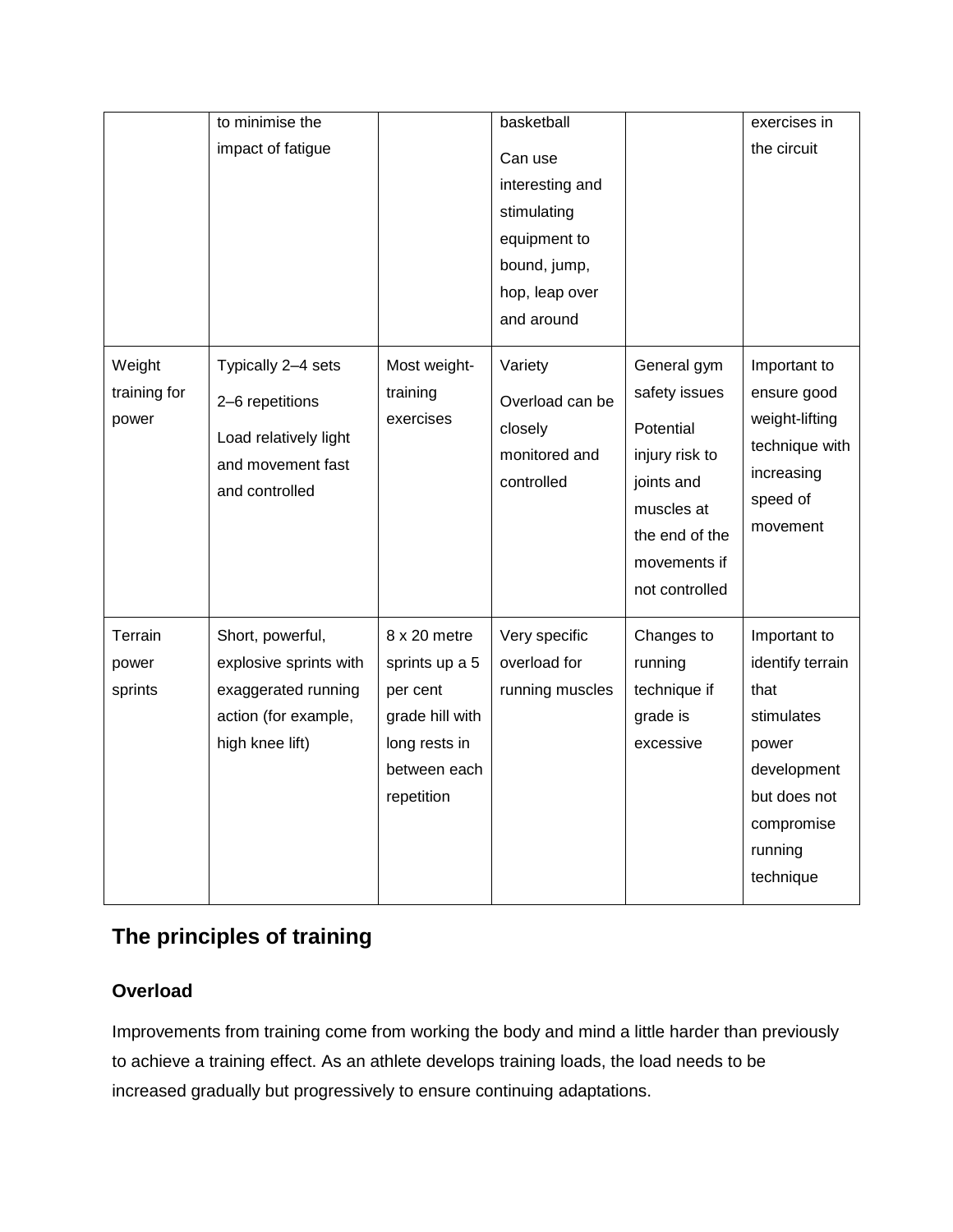Periodised training that is systematically planned and programmed over time allows for effective development of the appropriate body system. Each training session should have a clear objective and should be evaluated to ensure the appropriateness of the (over) loading.

Increasing an athlete's workload too quickly can lead to overtraining, which can result in excessive fatigue, injury and illness.

Overloading can be done through regular physical training and competition, introducing a new training stimulus or changing the frequency, intensity and volume balance. In the gym, for example, a coach may increase the amount of weight lifted. On the running track, a coach may increase the distance covered in a training session or training period.

## *RUFIT: Are you fit?*

A simple way to remember the fundamentals of overload is the RUFIT system:

- **. R**ecovery ensure adequate focus on recovery between training and competition
- **. U**nique overload each athlete based on their individual needs, abilities and capabilities
- **. F**requency how often athletes train
- **. I**ntensity how hard athletes train
- **Time (duration/volume) how long they train for.**

## **Case study**

Sixteen-year-old Hannah is a good club-level volleyball player who has been involved in the sport for five years. She trains with her team three times each week and plays on Saturday afternoons. She has decided to make the commitment to improving her performance with a view to making the state team. Hannah discusses this with her coach, Irena, and together they plan a training program to achieve this goal. They identify that Hannah needs to improve her physical endurance in particular, and make this their first priority.

Irena uses the RUFIT system as a guide to help her plan the new program.

**. R**ecovery — an increased training load means Hannah will need to plan for more rest and recovery, so she decides to reduce the amount of television she watches at night and get some extra sleep.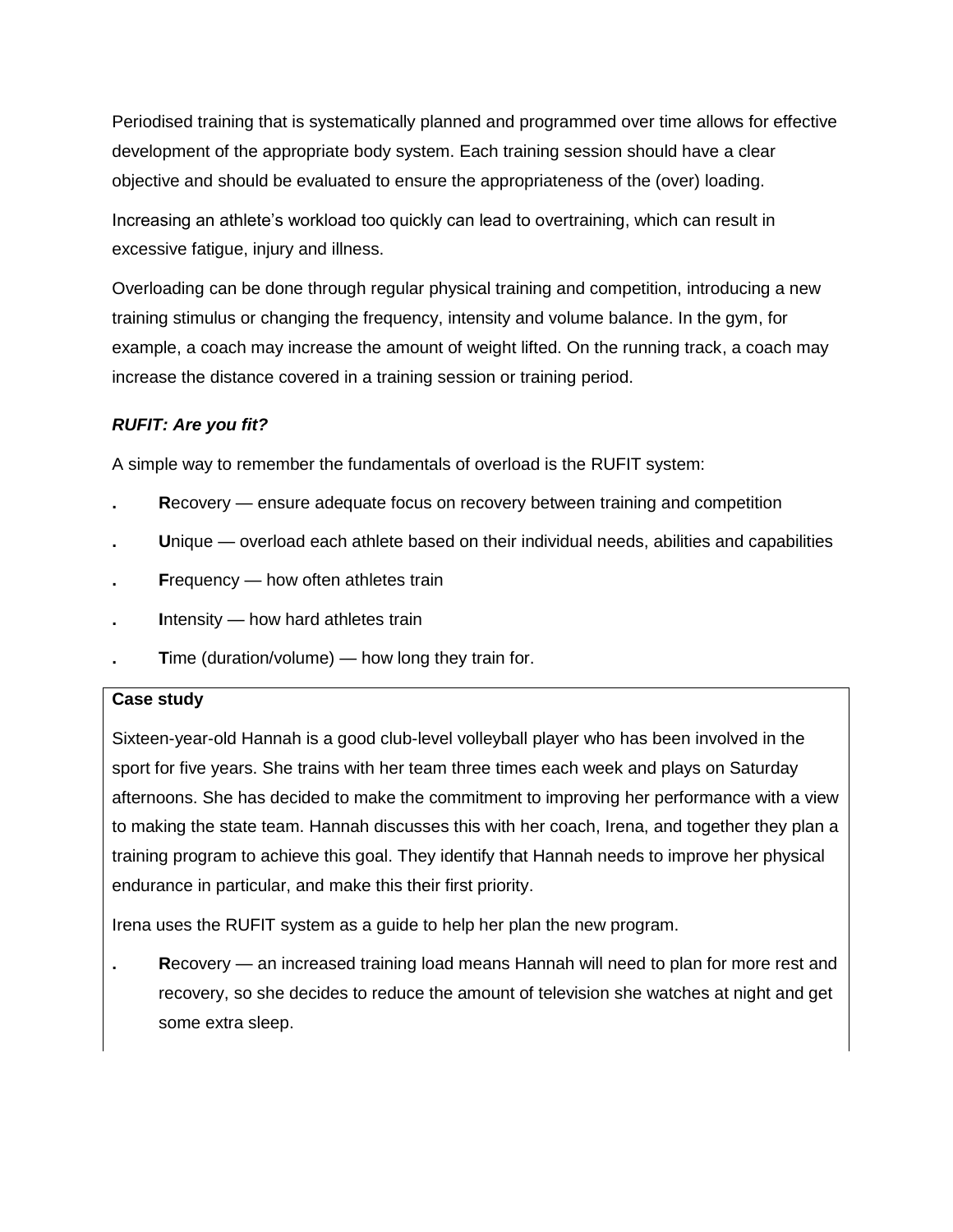- **. U**nique Irena prescribes a training load based on Hannah's individual needs. Hannah has a limited background in endurance training so she decides to balance her endurance training with swimming, cycling and a little jogging.
- **. F**requency Hannah is at school, but has some time free in the mornings. Irena includes an endurance training activity on Monday, Wednesday and Friday mornings.
- **. I**ntensity as the goal is to improve endurance performance, Irena sets the intensity level at 75 per cent of Hannah's maximum heart rate and shows Hannah how to take her heart rate accurately during exercise.
- **. T**ime Hannah and Irena decide that given Hannah's training background, 3 x 30-minute endurance training sessions will be sufficient training volume to achieve the training goals.

## **Progression**

Progression is the gradual, systematic and planned increase in training and competition loads. An important aim of progression is to gradually increase the stress and load placed on the body, usually on a specific muscle or muscle group, so that its capacity to produce force or resist fatigue becomes greater. This can be done by gradually increasing the distance an athlete runs in training each week or gradually increasing the amount of weight an athlete lifts in the gym over the season.

The principle of progression underlies all planning decisions in the training program, as the program itself is designed to achieve the set goals systematically and strategically, or in other words, progressively.

Regular testing such as time trials, shuttle runs or speed tests are an important feedback mechanism for the coach and athlete on how the program is progressing.

Testing has four main goals:

- **.** determining appropriate training zones for the individual athlete
- **.** ensuring that athletes are coping and adapting to the training programs
- **.** evaluating the effectiveness of the training programs
- **.** providing motivation for athletes by demonstrating performance progress.

Regular, accurate and reliable feedback from the athlete can provide a valuable insight into the effectiveness of the training program and the application of the principle of progression.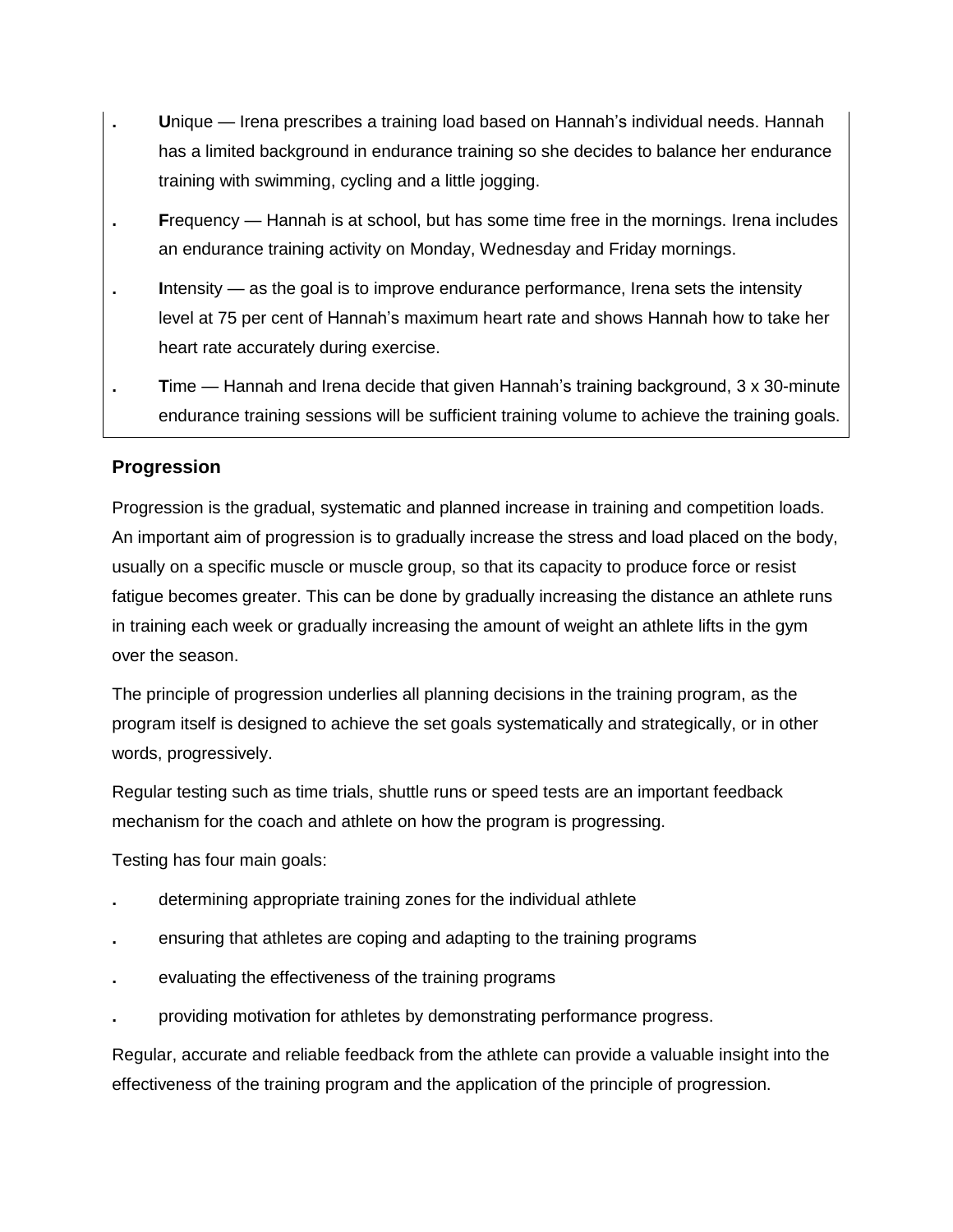#### **Case study**

Vladimir is an experienced coach who has recently moved to town and taken over a large squad of enthusiastic squash players. The season is about to start and the season plan is already in place; however, he needs to get to know his squad quickly so he can make sure their individual programs are working for them. Vladimir decides that introducing the athletes to self-monitoring is a way to get some of that information, and at the same time educate the athletes to listen to their bodies and learn to take care of themselves. Vladimir develops seven quick questions for the athletes to ask themselves every day that will give both the coach and athlete an insight into how they are adapting to training and how the training progression is working. The questions include:

- . How do I feel today?
- . How well did I sleep last night?
- . How is my attitude?
- . How is my appetite?
- . Are my muscles sore and aching?
- . Do I feel stressed or anxious?
- Is there anything happening away from the court that I cannot stop thinking about, such as exams or issues with family and friends?

The athletes are asked to answer using a simple scale of 1–5.

- $1 =$  Poor
- $2 =$ Fair
- 3 = Average
- $4 = Good$
- $5 =$ Excellent

Vladimir is particularly keen to identify any athletes whose scores are low for more than two or three days, as this can often be an early indication that the athlete is not adapting to the training program and may need more focus on rest, recovery and regeneration.

## **Recovery**

Recovery in sports physiology has been an area of increasing importance and focus in recent years. It is essentially recovering from training and competition loads through resting and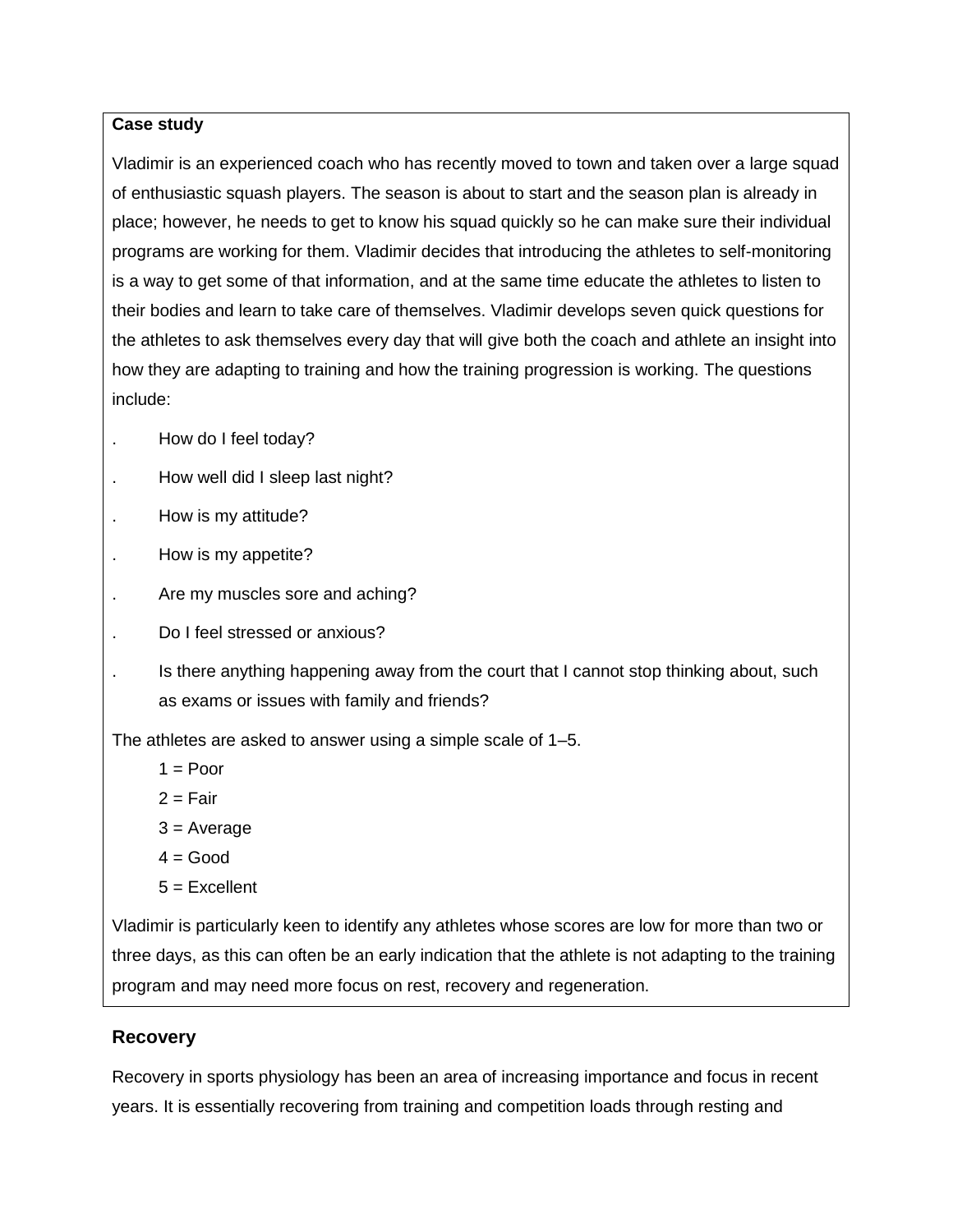recuperating, which in turn regenerates the body and mind. Many sporting teams have a designated recovery program to support and complement their training and competition program.

Recovery can be approached in many ways, such as quarter-time or half-time breaks in team sports, easy days or sessions in a long-term training program, or off-season breaks after the end of one season and before the beginning of the next. On a day-to-day basis, coaches can support recovery by encouraging athletes to drink plenty of fluids straight after training or competition to replace what has been lost, suggesting a massage (either self-massage or by a massage therapist) and perhaps most importantly, recommending a good night's sleep.

#### *Signs of fatigue*

Feeling fatigued or tired after training is normal, but excessive and constant fatigue is not.

When the body is constantly tired, it more easily becomes ill or injured. The body's defence mechanism, known as the immune system, then breaks down leaving the athlete vulnerable to coughs, colds and infections. **More is not better**. An overtrained athlete is one who has done more work than they can physically and mentally tolerate. They will not improve and their performance may even go backwards.

There are several fatigue factors that if monitored regularly can help the athlete manage fatigue levels, maintain good health and achieve optimal training.

These include:

- sleep what is the athlete's quality of sleep? Do they fall asleep easily and wake feeling refreshed or do they toss and turn and wake feeling even more tired than the day before? Athletes training hard sleep well. Athletes who are in a state of excessive fatigue will often complain that they have difficulty falling and staying asleep
- muscle soreness do the athlete's muscles feel tired after training or are they still sore and aching 2–3 days later? It is normal for muscles to be tired, but it is not normal for muscles to be sore, aching and tight for more than 24–48 hours
- resting heart rate as athletes get fitter, their resting heart rate (taken when they first wake) gets lower. If an athlete's heart rate is higher than normal by 10–15 beats per minute for 2–3 consecutive days it might be a sign their body is not adapting to training
- . energy fit people are high-energy people. Overtrained people feel slow, flat and lethargic, and lacking in energy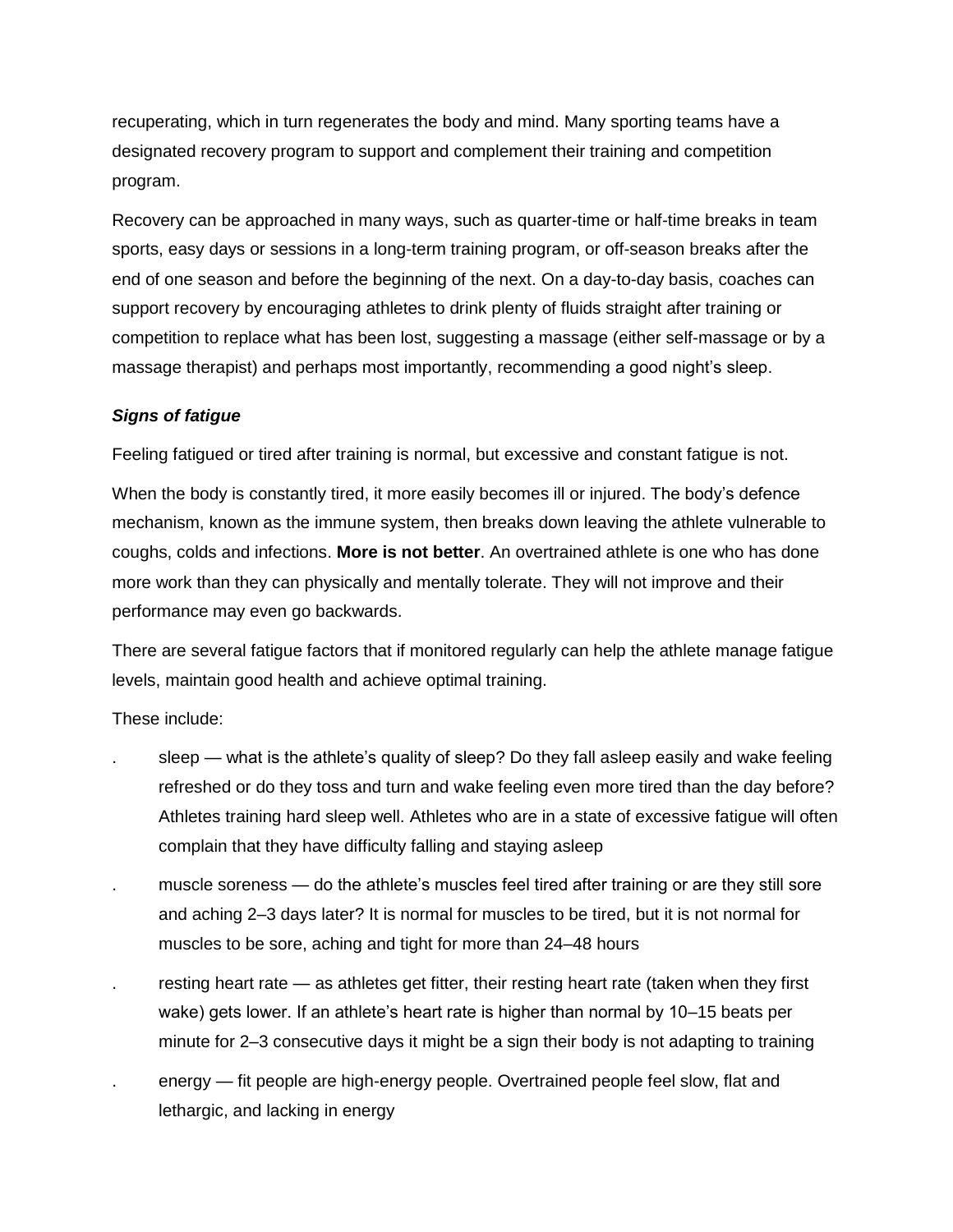- . weight loss fit, healthy people tend to keep an energy balance where weight is neither gained nor lost. In an overtrained or tired state, body weight can fluctuate by 1–2 kilograms (or more) in 24 hours
- . 'feel' tired swimmers will often say, 'I can't feel my stroke'. Athletes in other sports will also talk about not 'feeling right'. This concept of 'feel' is related to neural (nervous system) fatigue and it is a good indicator of overtraining and excessive fatigue
- stress athletes are subject to all the stresses and strains of life including those surrounding family, study, relationships, money and work. There is a strong relationship between life stress and fatigue levels. In young athletes it is essential to consider the planning of the training program in relation to school and exam loads, particularly for teenage students completing final high school exams.

These fatigue factors are simple to monitor and measure and can be excellent indicators of training adaptation. It is essential that coaches manage the overall training loads that athletes experience individually and keep in mind the demands of all training and competition activities as well as outside-of-sport demands when developing training and recovery programs.

#### **Case study**

Lars is a successful European handball coach who decides to introduce a strength training program for the first time. The club has given him a budget and he is able to purchase a range of suitable equipment and also to enlist the help of a strength expert recommended to him by another coach. Lars schedules the gym program opposite the running program. During training cycles where the athletes worked hard on the running program, the gym program was relatively light and easy, and when the gym program was hard then the running work was more relaxed. It seemed like a great plan, but the team's season ended up being one of their worst ever.

Work is work. The mistake Lars made was to swap one form of work (training) for another (strength training) without really providing the athletes with a chance to rest and recover.

## **Reversibility**

If you don't use it, you lose it! If an athlete stops training a particular physical capacity by either reducing the training load or by stopping the activity altogether, the fitness levels they have gained will be lost. Although no one is really certain why, the body seems to remember how to move, train and compete even if it has not done a specific activity for some time. For example, if it takes five years for a gymnast to learn how to perform a complex routine and injury forces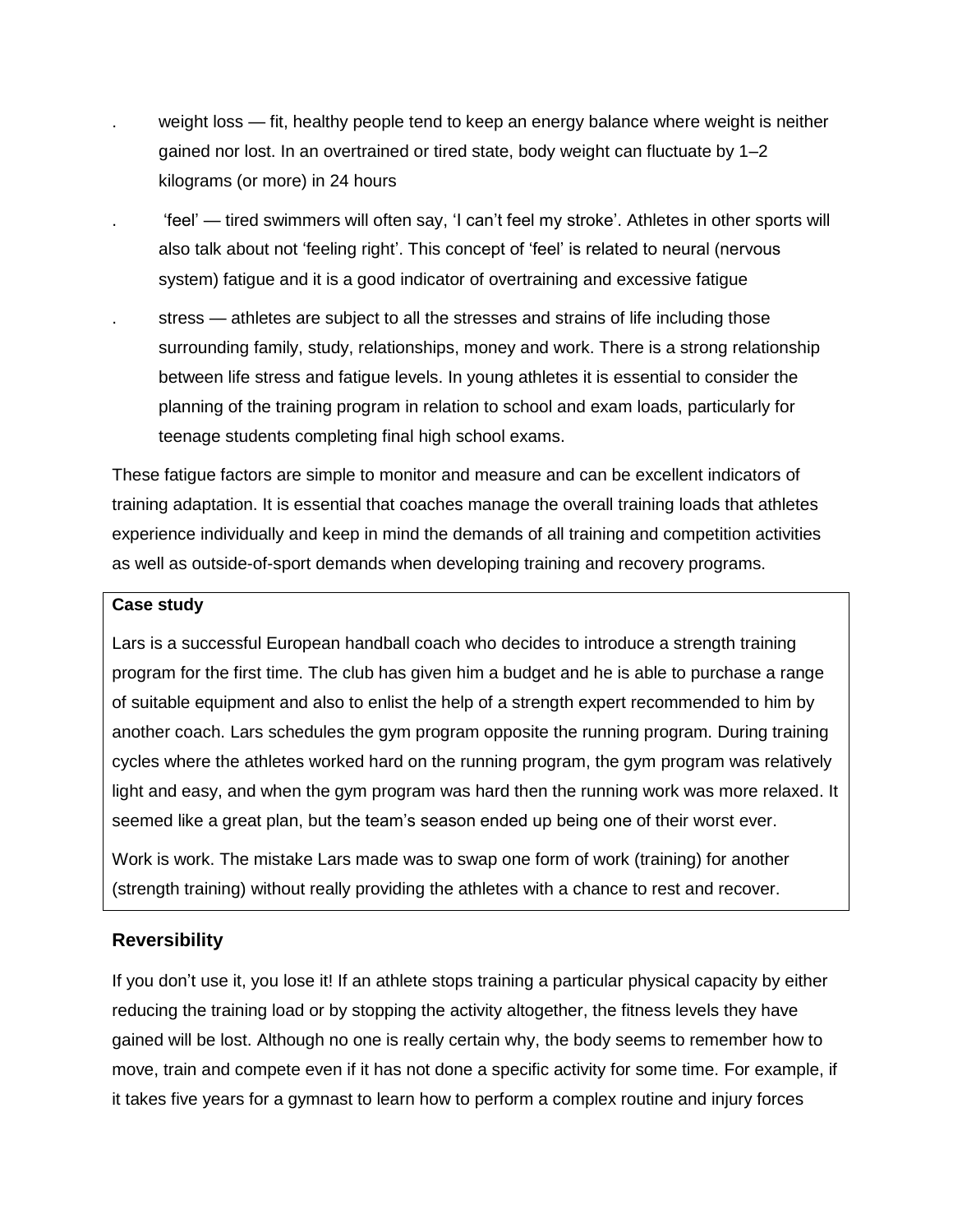them out of training for six months, leading to a loss of strength, fitness and skill, it takes significantly less than six months for the athlete to return to pre-injury performance levels.

Aerobic endurance can be lost relatively quickly, and it is important that athletes maintain a base level of endurance during off-season periods or breaks in regular training due to injury. A football player, for example, might engage in regular cycling or swimming for fitness during the summer off-season period. A swimmer may take up open water or surf swimming during a break from pool training to maintain aerobic fitness.

#### **Variety**

As well as being effective, training and competition activities should be varied, interesting, stimulating and enjoyable. Coaches might consider changing training locations or training times and days, introducing new training equipment or changing the frequency, intensity and volume mix. Regularly introducing new exercises also serves to offer variety, which maintains interest and challenges muscles and systems, forcing them to adapt with increased size, strength and/or efficiency.

#### **Case study**

Karen is a dedicated hockey coach who has been coaching under-14 hockey players for ten years. She always spends a great deal of time carefully planning and preparing her sessions and is a regular at the professional development sessions at her club. Lately she has been concerned that, although the players work hard at training, they do not seem to really enjoy her sessions. Disappointingly, their match performance has not really been what she had hoped either. The fitness development sessions on Tuesdays seemed to be a particular problem.

Karen knows a good base of general fitness is important, but she also knows that what she is doing at present is not working. On reflection she decides that while she has included all the key elements needed in a fitness program, the sessions lack variety. Karen decides to include the team in preparing the Tuesday sessions. She outlines on the whiteboard four key elements for them to consider in their planning. The session should be 30 minutes long and must include 20 minutes of non-stop, continuous movement with limited rest at low intensity.

The session must include 20 short (around 20 metre) all-out sprints and 50 body-weight resistance exercises such as push-ups, pull-ups, steps-ups and dips.

The response from the athletes is great. They love planning their own sessions and decide to run their fitness sessions down by the river, a short walk from where they usually train. The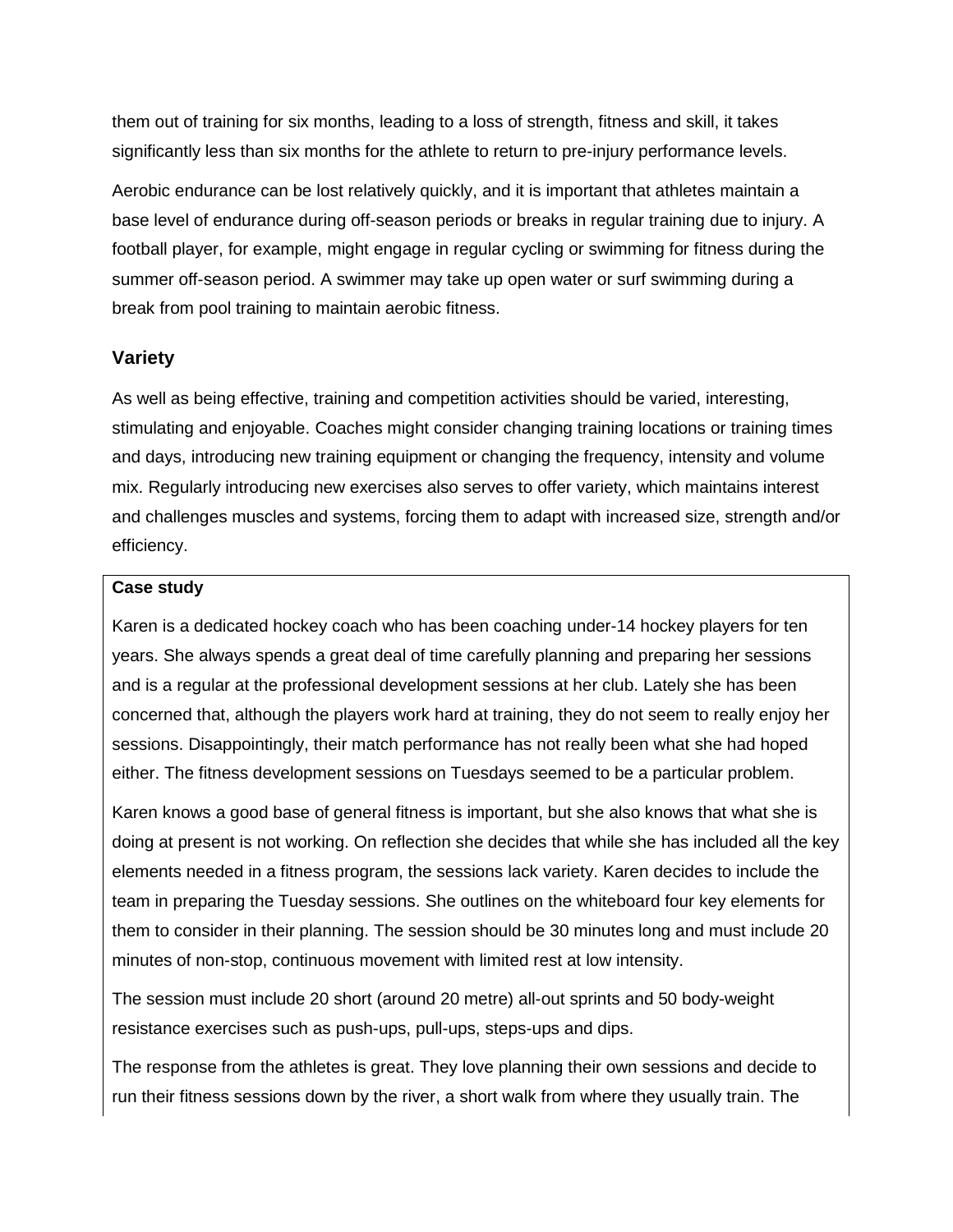team also comes up with some great ideas about how to include the necessary elements in a series of fun sessions. They even allocated two different players each week to actually run the sessions and to ensure that everything is done.

They mixed things up in ways Karen had not even thought of. Not only did this approach offer variety in training, which is important for developing their physical attributes, but at this age the players were really keen to take some responsibility for their development and have stronger ownership of their team. Planning their own sessions offered them this opportunity and gave them a good sense of being part of the team as a whole.

## **Specificity**

You get what you train for. Training activities and programs must be closely related to performance goals. To perform with increased strength, training loads need to emphasise increased strength development through gym work or resistance training. To perform with increased endurance, training loads need to emphasise increased endurance development through long-distance running, cycling, swimming or cross country skiing.

Remember, the most specific training of all is to simply play the sport.

## **Individuality**

Each individual will adapt to training and competition loads differently based on genetic, behavioural, environmental and developmental variations. Swimmers competing in the same event may require different amounts of training and a different mix of training elements. Players playing in the same team may require different training loads and recovery activities even though they play in the same position.

Individualising training programs in team sports is one of the great challenges for team-sport coaches. In some sports, players are grouped together based on their on-field positions for tactical reasons and not necessarily based on their physical capacities or recovery abilities. Wherever possible, each athlete should be given an individualised training program to ensure optimal adaptation and performance potential. Each athlete's ability to adapt to training and competition loads depends on a variety of factors including:

- **.** genetics
- **.** training background and history
- **.** gender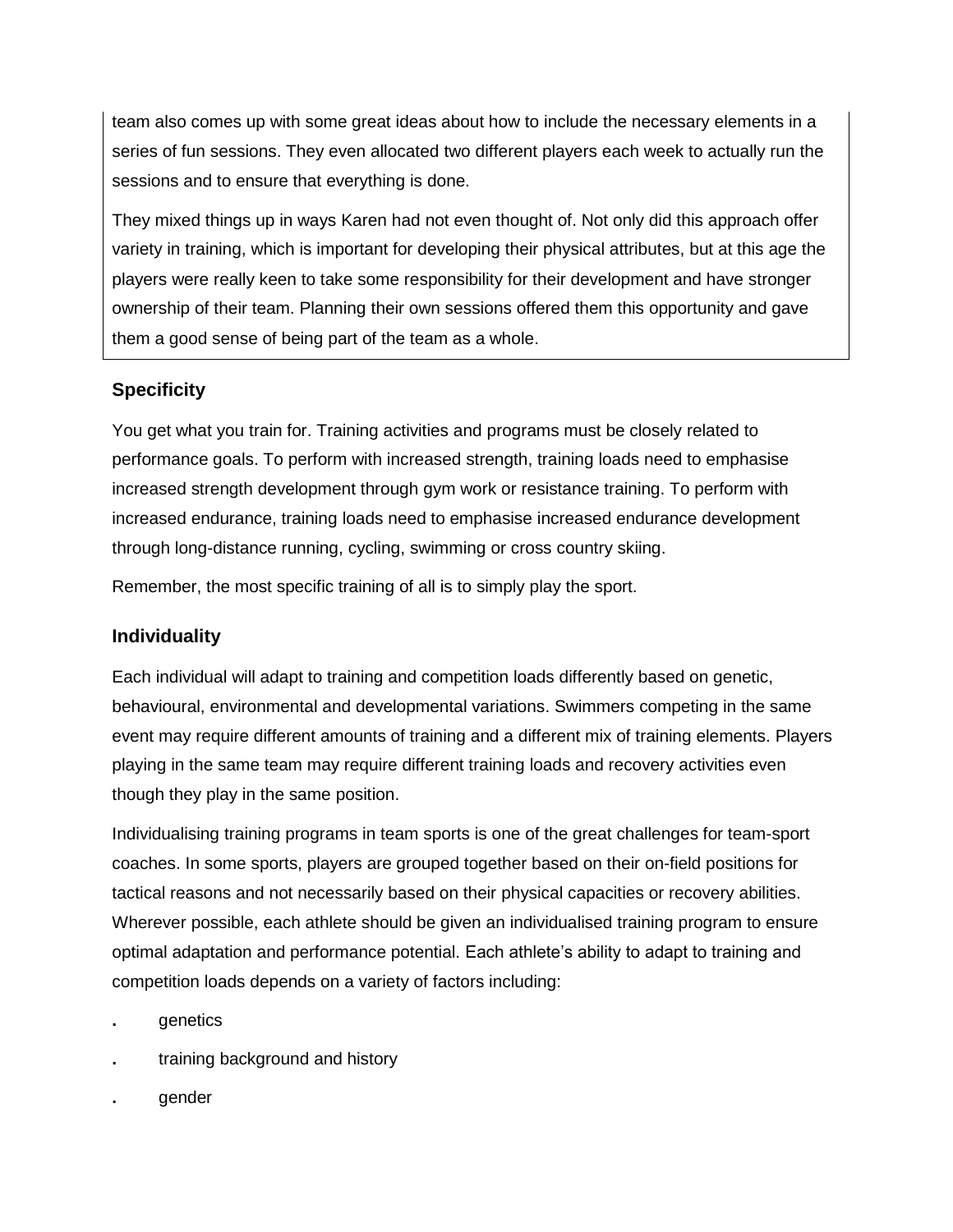- **.** outside of sport commitments such as school, family or work
- **.** injury status.

#### **Case study**

Peter is a 34-year-old triathlete who has been involved in the sport for two years. He became involved in triathlon to keep fit and stay healthy after a long career in lacrosse. Peter regularly trains with a large group of triathletes, all around his age. Even though Peter does all his training with the group and completes the same training programs, he finds he is not competitive with many of the group when they race, particularly in the swimming and cycling legs. He decides to raise his concern with his coach, Theo.

Theo suggests that as Peter's sporting career has until now been largely based on running, he should focus on developing skill, technique and knowledge of swimming and cycling. They make a simple but important change to Peter's training program by decreasing the amount of running, adding an extra swimming session each week with a specialist swim coach and also an additional cycling time trial where Peter trains alone, focusing specifically on learning how to cycle more efficiently at high intensity.

## **Summary**

Simplicity is the key. An educated athlete with a strong feel for training load and an understanding of how their body works, training together with an educated coach who has an understanding of, and empathy for, their athlete as well as an understanding of the principles of sports science, can achieve great things. While sports physiology can provide coaches and athletes with technology and tools to measure a wide range of responses and adaptations, often it comes down to what is practical, simple, affordable and immediately available.

Just as a smart investor does not put all their eggs in one basket, coaches and athletes should not place all their faith in one particular physiological measure or technique. The most effective training methodologies lie in a unique combination of both the art and science of coaching and an educated 'feel' for the individual athlete.

## **References and further reading**

Fleck, SJ and Kraemer, WJ 2004, *Designing Resistance Training Programs*, 3rd edn, Human Kinetics, Champaign, Illinois.